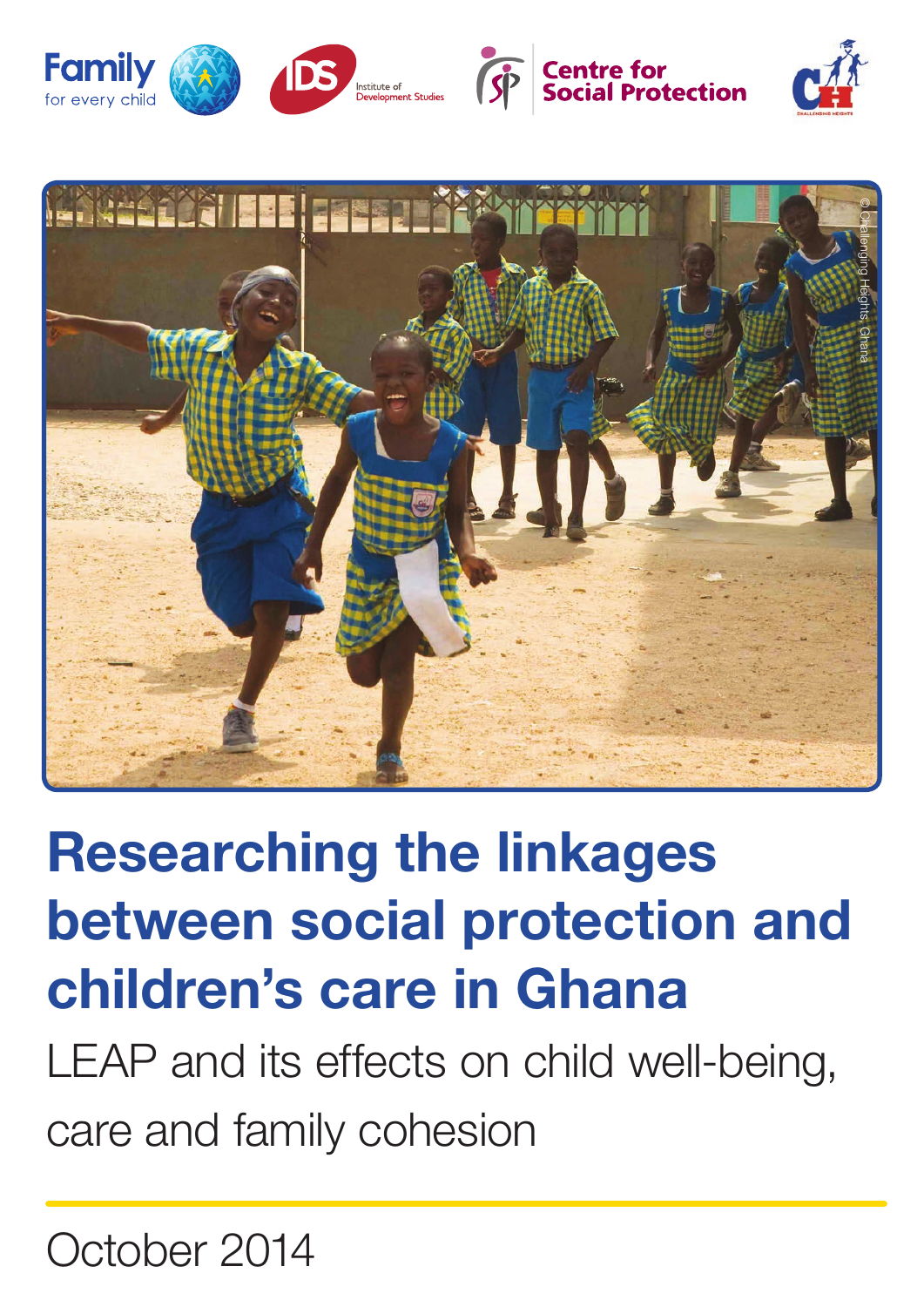# Acknowledgements

This report was written by Keetie Roelen and Helen Karki Chettri from the Centre for Social Protection (CSP) at the Institute of Development Studies (IDS) in the UK, with inputs from Emily Delap from Family for Every Child. The research was undertaken and supported by Stephen Addo, Theodora Aidoo, Rosemary Afedzie, John Acheampong, Mercy Gyamfua Agyei, David Kofi Awusi, Tom Reddington and Kate Danvers from Challenging Heights, Ghana.

The research was supported by Gillian Mann from Family for Every Child.

# List of acronyms

| AOB           | Asikuma Odoben Brakwa                              |
|---------------|----------------------------------------------------|
| <b>CH</b>     | <b>Challenging Heights</b>                         |
| <b>CLIC</b>   | Community LEAP Implementation Committee            |
| <b>CRC</b>    | Convention on the Rights of the Child              |
| CS.           | Case study                                         |
| <b>CSP</b>    | Centre for Social Protection                       |
| <b>DSW</b>    | Department of Social Welfare                       |
| <b>ECD</b>    | Early childhood development                        |
| <b>FGD</b>    | Focus group discussion                             |
| GI            | Group interview                                    |
| <b>GW</b>     | Gomoa West                                         |
| <b>IDS</b>    | Institute of Development Studies                   |
| KII           | Key informant interview                            |
| <b>LEAP</b>   | Livelihood Empowerment against Poverty             |
| <b>MICS</b>   | Multiple Indicator Cluster Survey                  |
| <b>MOESW</b>  | Ministry of Employment and Social Welfare          |
| <b>MOGCSP</b> | Ministry of Gender, Children and Social Protection |
| <b>NHIS</b>   | National Health Insurance Scheme                   |
| <b>NSPS</b>   | <b>National Social Protection Strategy</b>         |
| <b>OVC</b>    | Orphans and vulnerable children                    |
| <b>SSA</b>    | Sub-Saharan Africa                                 |

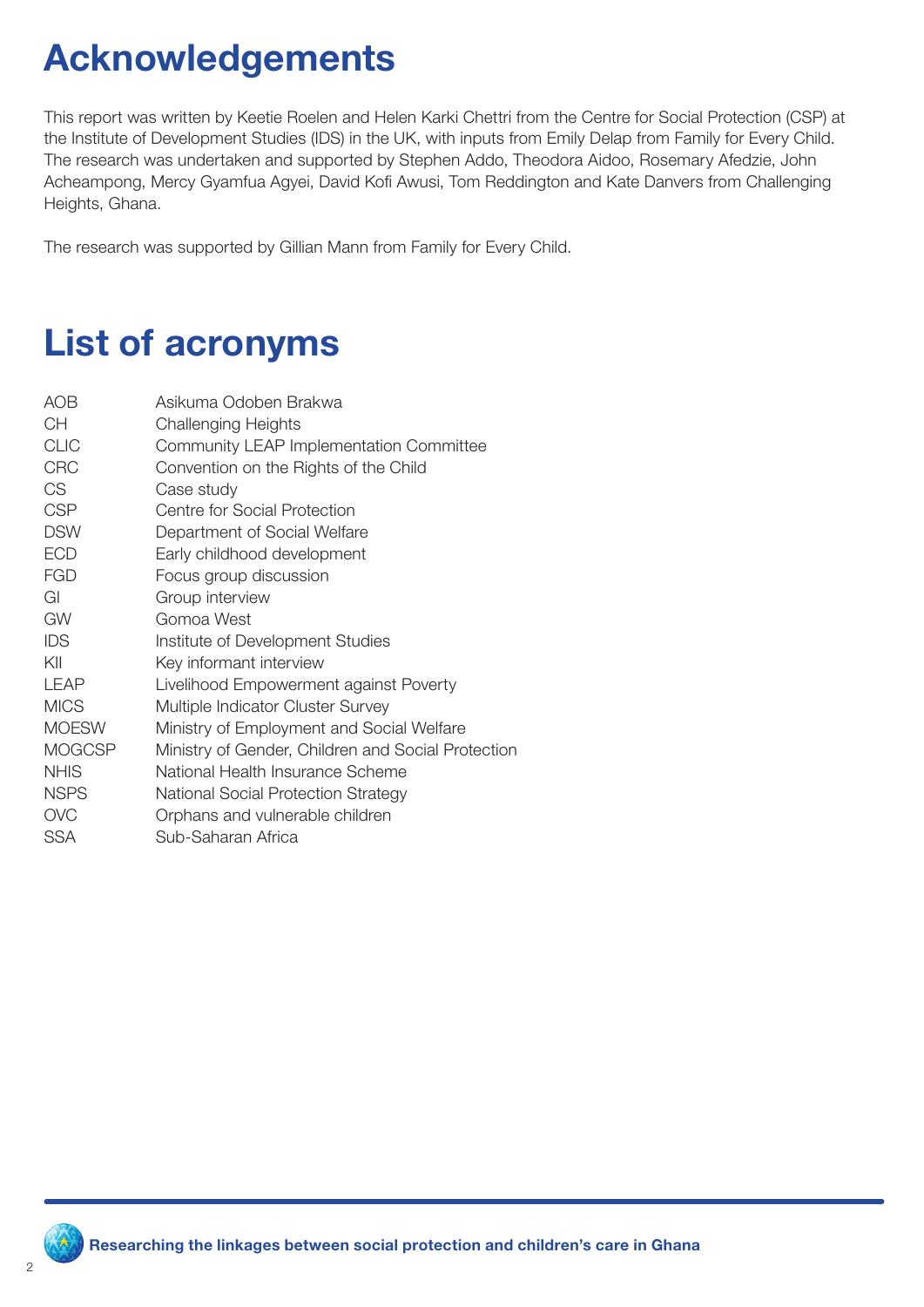# Table of contents

| 1 Introduction                                                                                                                                                                                                                                                                                                                                                                                                                                            | 4                                                              |
|-----------------------------------------------------------------------------------------------------------------------------------------------------------------------------------------------------------------------------------------------------------------------------------------------------------------------------------------------------------------------------------------------------------------------------------------------------------|----------------------------------------------------------------|
| 2 Data and methods<br>2.1 Sampling<br>2.2 Research tools<br>2.3 Process<br>2.4 Ethics                                                                                                                                                                                                                                                                                                                                                                     | 7<br>$\overline{7}$<br>9<br>10<br>10                           |
| 3 Setting the scene<br>3.1 General livelihoods<br>Demographics and the family unit<br>Livelihoods<br>Poverty and children's outcomes<br>Education<br>Child protection<br>3.2 LEAP<br>Programme implementation<br>Implementation challenges<br>Other support                                                                                                                                                                                               | 11<br>11<br>11<br>12<br>14<br>14<br>15<br>15<br>15<br>16<br>16 |
| 4 LEAP and quality of care<br>4.1 Child well-being and care<br>Material and non-material needs<br>Inequalities: gender, age and biological<br>versus non-biological children<br>4.2 LEAP and effects on child well-being and care<br>Benefits: improvements in child well-being<br>and care<br>Challenges: small transfer amounts and<br>large family sizes<br>Challenges: the interplay with<br>existing inequalities<br>Challenges: the misuse of money | 19<br>19<br>19<br>19<br>21<br>21<br>22<br>23<br>23             |
| 5 LEAP and the prevention of loss of<br>parental care and family separation                                                                                                                                                                                                                                                                                                                                                                               | 24                                                             |
| <b>6 Incentives for kinship care</b>                                                                                                                                                                                                                                                                                                                                                                                                                      | 26                                                             |
| <b>7 Conclusion and lessons learned</b><br>7.1 Lessons learned<br>7.2 Recommendations                                                                                                                                                                                                                                                                                                                                                                     | 27<br>27<br>28                                                 |
| <b>8 References</b>                                                                                                                                                                                                                                                                                                                                                                                                                                       | 30                                                             |

์<br>3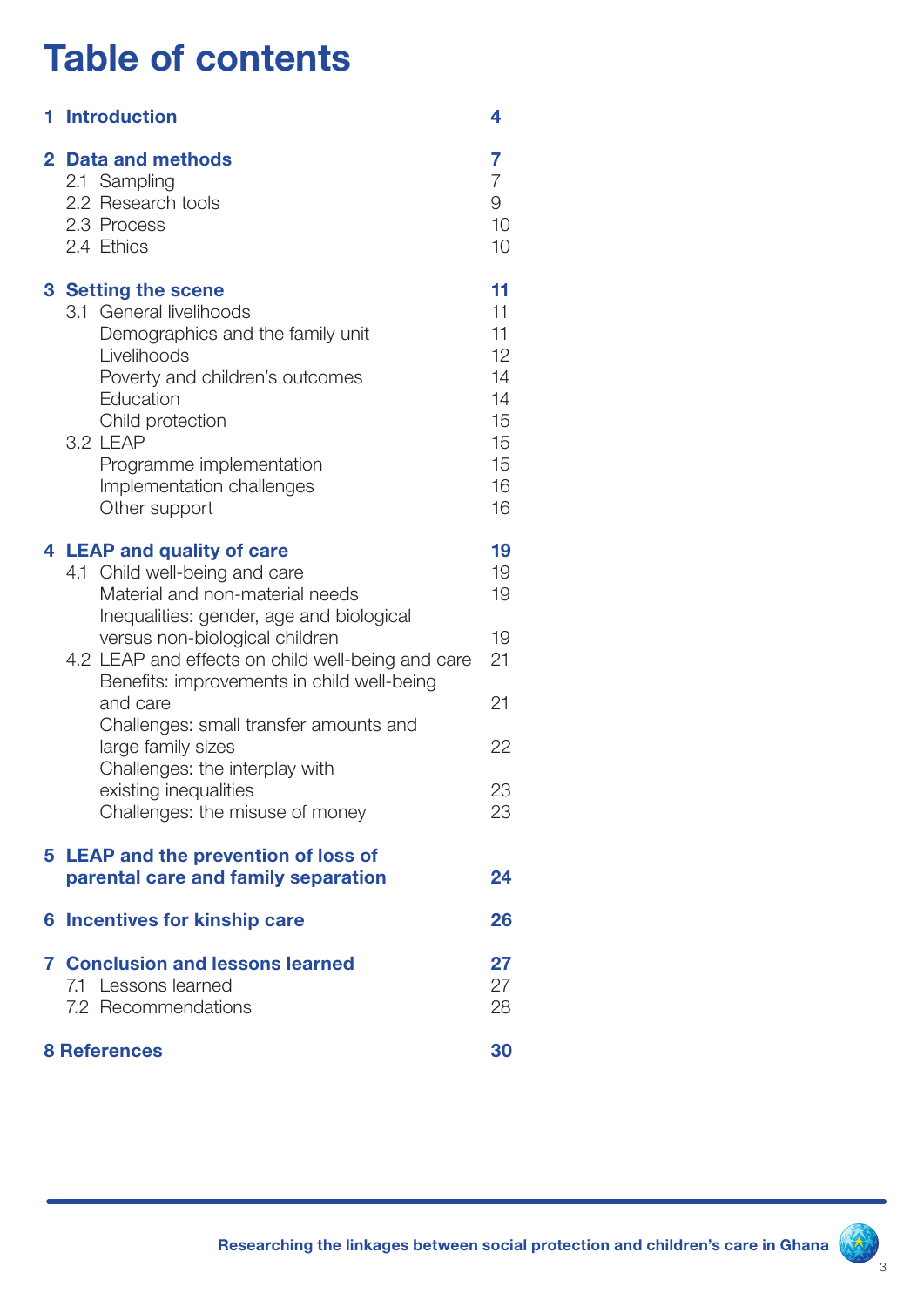# 1 Introduction

The large majority of national governments around the globe have recognised their responsibilities towards safeguarding and promoting children's rights. The 1989 United Nations Convention on the Rights of the Child (CRC) has been ratified by more than 190 countries. The CRC calls for freedom from child protection violations, equal treatment of all children and access to basic services such as nutrition, health and education. It also stipulates that governments have a duty to support caregivers in providing quality care to their children:

*"...States Parties shall render appropriate assistance to parents and legal guardians in the performance of their child-rearing responsibilities and shall ensure the development of institutions, facilities and services for the care of children."* (CRC, Article 18) (UN 1989)

In 2009, in celebrating the 20th anniversary of the CRC, the UN General Assembly welcomed the Guidelines for the Alternative Care of Children (UN 2009). These guidelines aim to ensure that children are cared for within their own families or, if this is not in their best interests, to find permanent alternative solutions that protect and promote the child's wellbeing. The role of national governments is explicitly stipulated:

*"...efforts should primarily be directed to enabling the child to remain in or return to the care of his/ her parents, or when appropriate, other close family members. The State should ensure that families have access to forms of support in the care giving role."*  (Guidelines for the Alternative Care of Children, Article 3) (UN 2009)

Evidence from Sub-Saharan Africa (SSA) suggests that for many children, rights to adequate care are being violated. Country estimates of the percentage of children who are living without their parents range between 12 and 34 per cent depending on the country under consideration, and the numbers of children outside of parental care are growing (UNICEF 2008). Whilst many such children are well cared for by grandparents and other relatives, the effects of the loss of parental care on children can be devastating, particularly if children live outside of families or with more distant relatives where they are more likely to be inadequately cared for. Children without adequate

care find themselves at greater risk of discrimination, abuse and exploitation. Inadequate care can also impair children's education, emotional and physical development and health. Poverty and deprivation have a major impact on children's ability to stay with their parents, and may also affect the ability of extended or other families to offer homes for children. In addition, poverty interacts with other determinants of children's care choices, such as HIV, migration, child labour and abuse or neglect in the home, and can affect the quality of care that children receive. The existence of support structures and access to basic services is imperative in addressing these other determinants of children's care (Family for Every Child 2013, 2014).

Social protection may play an important role in various aspects of children's care through its primary objective of reducing and mitigating poverty and its potential linkages to other services such as social work and child protection services. Recent years have seen a push towards more 'child-sensitive social protection'. This term denotes social protection policies and programmes that are recognisant of and responsive to children's particular needs and vulnerabilities (Roelen and Sabates-Wheeler 2012). Despite this trend, understanding of the links between social protection and children's care is limited and little guidance is offered on ensuring that social protection promotes better care for children, through reducing family separation and enhancing the quality of caring relationships. The aim of this research is to gain an understanding of the interactions between social protection programmes and the quality of care, loss of parental care, family separation, reunification and care choices (primarily foster and kinship care).

The need for research and more robust evidence regarding linkages between social protection and child protection outcomes is increasingly recognised. The body of evidence on the impact of social protection on objective and measurable outcomes for children – such as nutrition, health and education – is rapidly expanding, and largely points towards positive effects. At the same time, little is known about the effect of programmes on outcomes that are less observable and generally not included in programmes' theories of change (see Barrientos et al. 2013; Sanfilippo et al. 2012).

Following these considerations, this research is guided by three research questions.

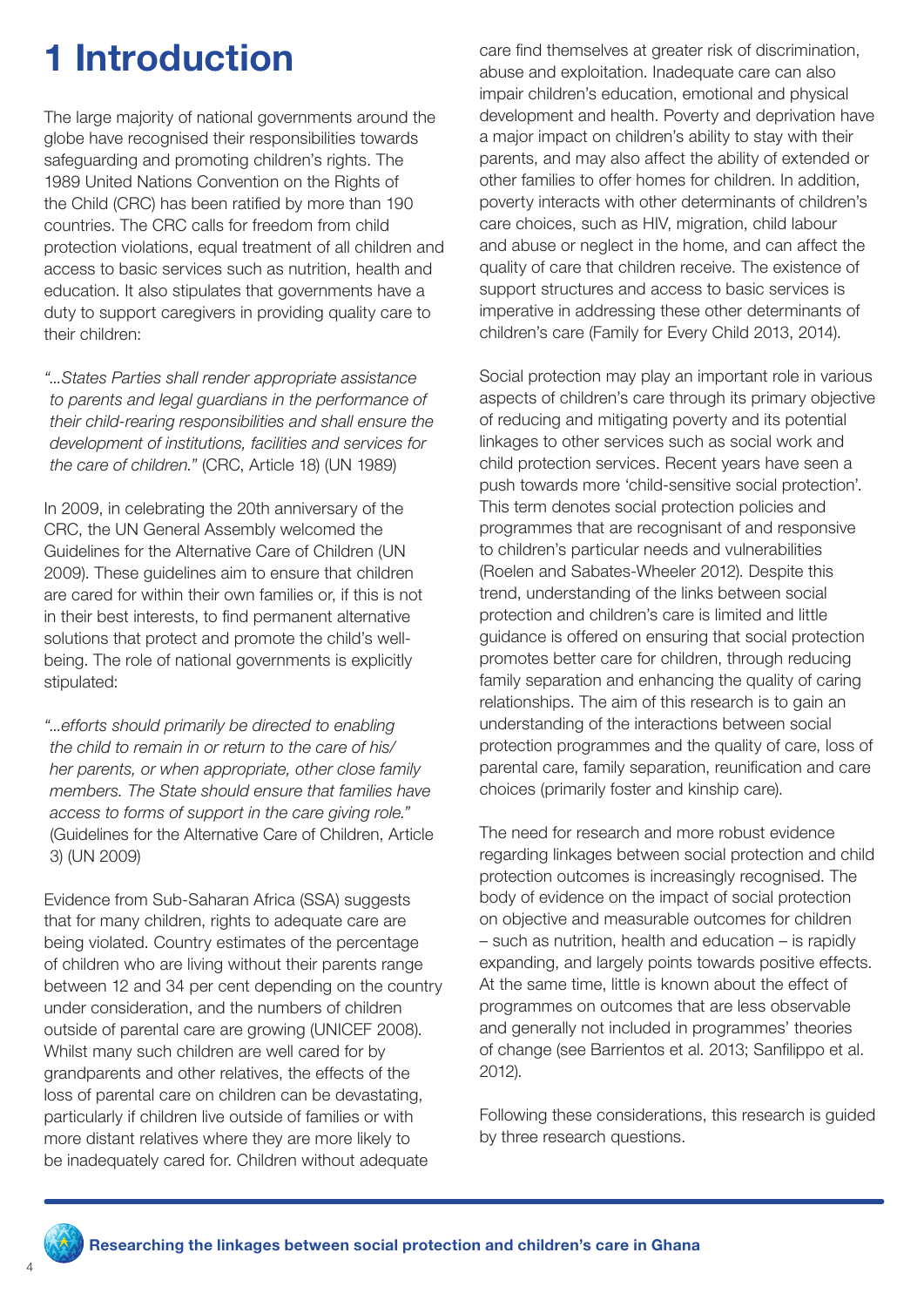- 1. What are the linkages between social protection and the quality of children's care? This question examines the links between social protection and the relationships between children and carers, with consequent implications for the psycho-social well-being of children. It is linked to questions 2 and 3, as the quality of caring relationships is likely to have an impact on choices between different care options.
- 2. What is the link between social protection and the loss of parental care? This question examines the impacts of social protection on key factors which lead to a loss of parental care, including poverty and access to basic services.
- 3. What is the link between social protection and decisions between care options (e.g. between residential care, foster care, kinship care etc.)? This question explores the impacts of social protection on decisions about children's alternative care. It examines whether the provision of social protection can offer incentives or disincentives for placing children in alternative care options such as kinship care or foster care. This question is related to question 1 in that children can be pulled out of parental care if alternative forms of care appear to be particularly attractive options.

The research in this project is a joint initiative by Family for Every Child and the Centre for Social Protection (CSP) at the Institute for Development Studies (IDS) in the UK. It is undertaken in three different countries in Sub-Saharan Africa: Ghana, Rwanda and South Africa. The choice of this region was based on a number of considerations. Firstly, it has seen a particular rise in the number of children living outside of parental care in recent years due to factors such as the spread of HIV, child trafficking and bonded labour, migration and the widespread use of residential care. In addition, social protection programmes are expanding rapidly, in terms of both scale and coverage. Finally, and partly as a result of the preceding two factors, social transfers are increasingly considered as a policy response to the need for foster and kinship care. Within the three countries included in the study, the research focuses on national social protection programmes that are implemented by national governments. This allows for the possibility of tying into national policy-making and maximising the impact of the study.

In Ghana, the research focuses on the Livelihood Empowerment Against Poverty Programme (LEAP). This national social protection programme aims to reduce extreme poverty in the country and is centred on providing cash transfers to the most vulnerable. It is targeted at three demographic categories of poor beneficiaries: the elderly, the disabled and those unable to work, and orphans and vulnerable children (OVC). Ghana operates several other national social protection programmes, aimed at children, which link into LEAP. These include the education capitation grant, school feeding programme and free school uniforms programme.

Ghana has long acknowledged its commitment to safeguarding children's well-being and protection. It ratified the CRC without reservations in 1990 and enacted the Children's Act in 1998 (Act 560) to give national meaning to the CRC treaty. The Act lays down the State's obligations towards children and stipulates that it is:

*"…to provide for the rights of the child, maintenance and adoption, regulate child labour and apprenticeship, for ancillary matters concerning children generally and to provide for general matters…"* (Quashigah 2008, p. 70-71)

Additional legislative changes complementing this Act include the 1998 Criminal Code (Amendment) Act; Act 554 (criminalising certain harmful traditional cultural practices and forms of child abuse); the 2003 Juvenile Justice Act; Act 653 (setting out the response to young and juvenile offenders); and the Domestic Violence Act, 2007 (Quashigah 2008).

The wider response to orphans and vulnerable children (OVC) in Ghana is strongly embedded in the country's social protection policy. In 2005, the National Policy Guidelines on orphans and other children made vulnerable by HIV and AIDS were developed, drawing on the National Social Protection Strategy (NSPS) (MOESW and UNICEF 2010). In 2010, a three-year National Plan of Action for OVC was published (MOESW and UNICEF 2010). This plan is strongly framed around a social protection response, acknowledging the role that LEAP and other programmes can play in efforts to move away from institutional care towards other forms of alternative care such as extended family care, fostering and adoption. It is against these strategies and acknowledgements that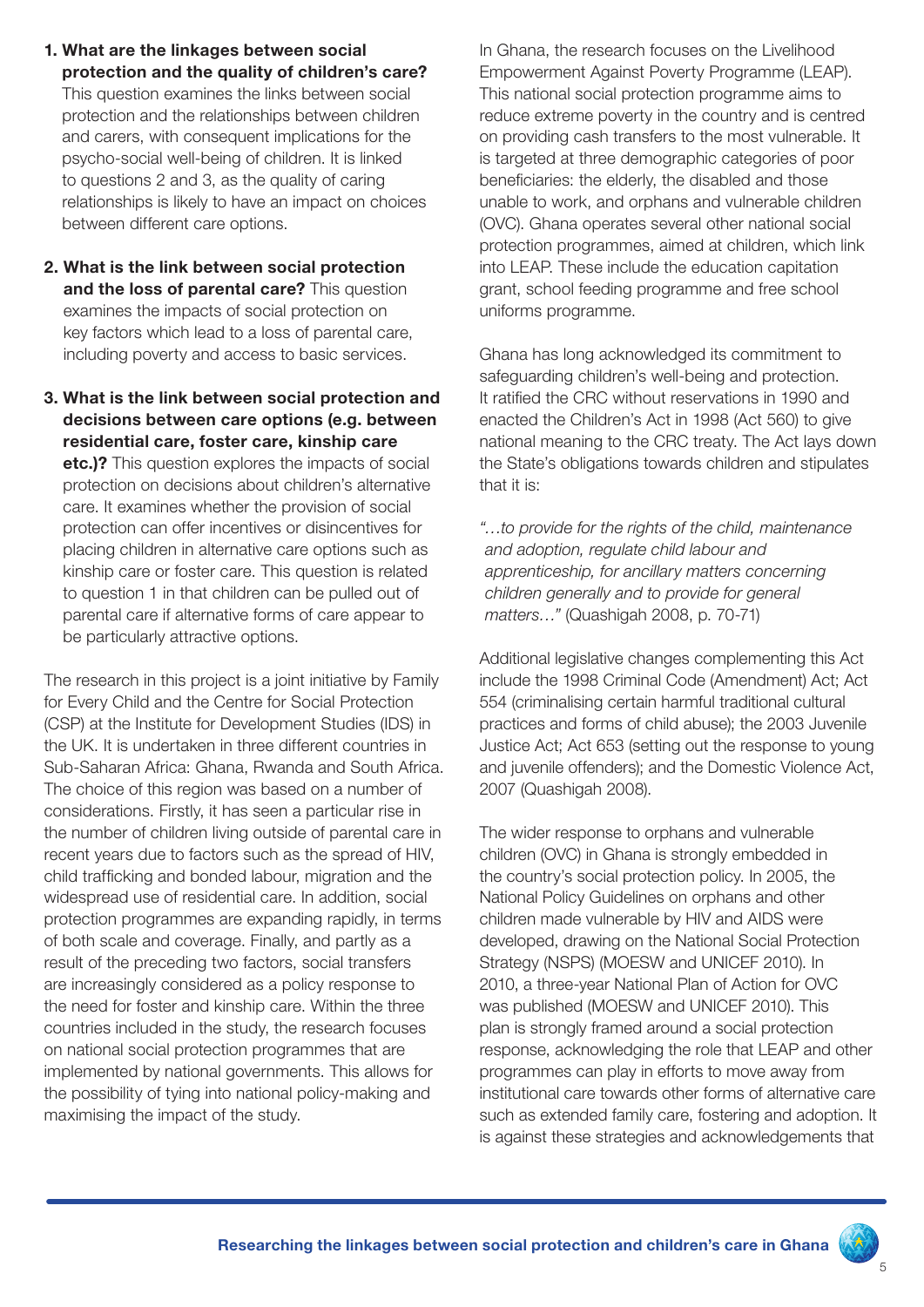we investigate the interplay between social protection and issues of children's care and well-being in Ghana. Fieldwork for this research took place in two different districts in the Central Region of Ghana, namely Asikuma Odoben Brakwa (AOB) and Gomoa West District Assemblies. AOB was included in the first cohort of LEAP roll-out (2008) and Gomoa West

became a cohort of LEAP in the following year (2009). Data collection was carried out by Ghanaian child rights NGO Challenging Heights with support from the Centre for Social Protection and Family for Every Child.

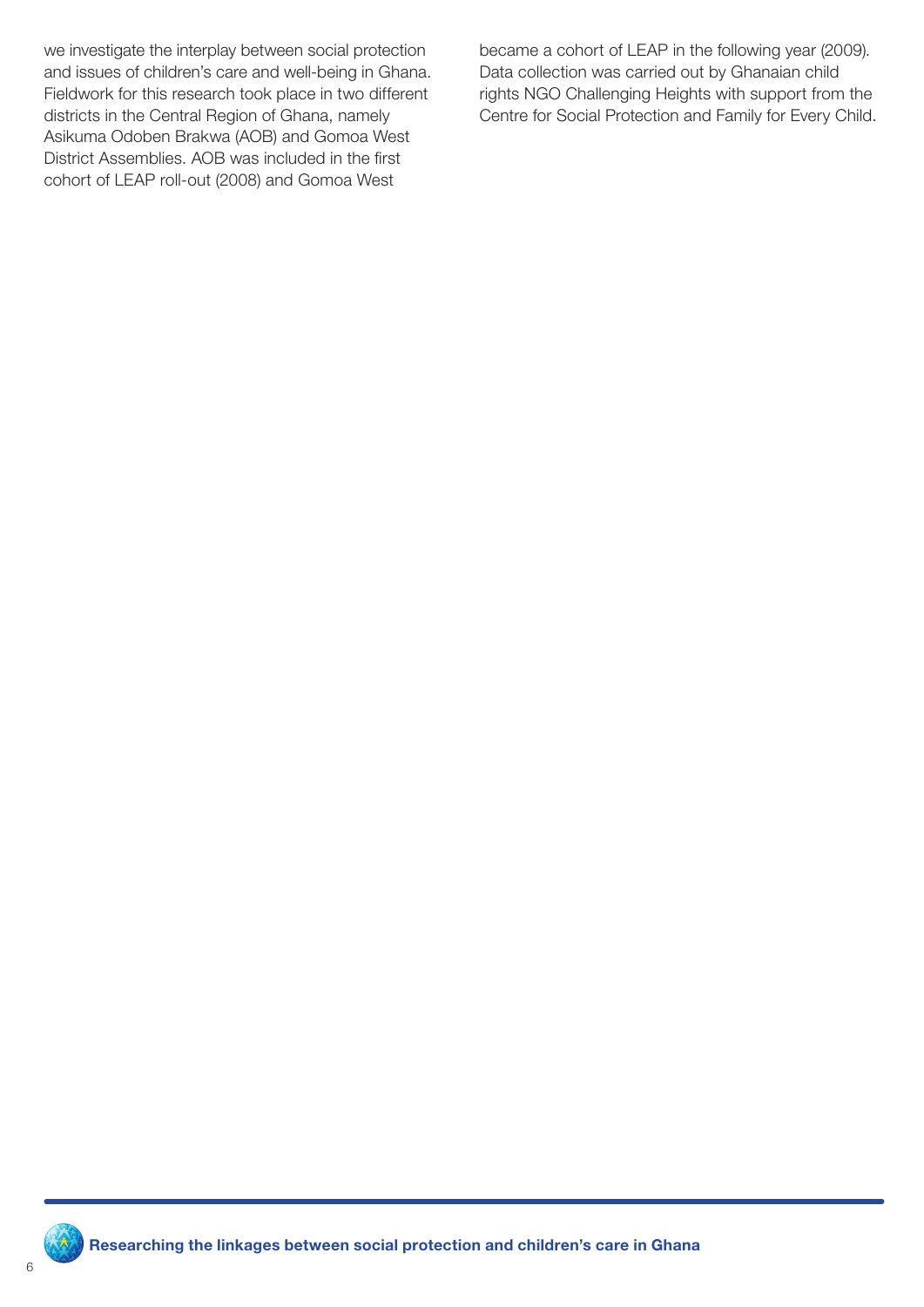# 2 Data and methods

This chapter discusses the sampling framework, methods, research process and ethics procedure used in the research in Ghana.

### 2.1 Sampling

Fieldwork for this research took place in two different localities in Central Region in Ghana. The selection of the region and districts was largely based on research and practical considerations. Guiding criteria included (1) the prevalence of child protection issues which make it necessary for LEAP to make an impact on children's care and well-being within the research areas and (2) practical considerations.

Gomoa West was selected as a first district as it is a source area for child labour for the fishing industry on Lake Volta. AOB was selected because of its high levels of child labour, which are due to the many cocoa plantations that are one of the district's most important

sources of livelihoods. The highest incidence of children working on cocoa plantations is found in areas which run smaller plantations, such as those found in the Central Region (Bøås and Huser 2006). In practical terms, Challenging Heights (CH) (which was leading the qualitative data collection) operate anti-trafficking initiatives in the Gomoa West District and have good relations with local authorities in the district. Similarly, in 2009 CH built strong community relationships in AOB as part of a project on child labour in the cocoa industry, so was able to draw on these in gaining community access for the current research project. The existing ties at district level facilitated the selection of villages as well as community entry.

Within each district, the sample was stratified by programme participation (LEAP participants, non-LEAP participants), age (adults, young carers and children), gender and carer-child relationships (in parental care/biological children and in kinship care/ non-biological children<sup>1</sup>). Table 1 summarises the stratification framework per district across the various qualitative data collection methods.



#### Figure 1 Map of Ghana

1 In this research in Ghana, we denote kinship care to include kinship care by blood relatives and informal foster care by non-blood relatives. The term foster care is used to denote formal foster care only, which is very uncommon in Ghana.

7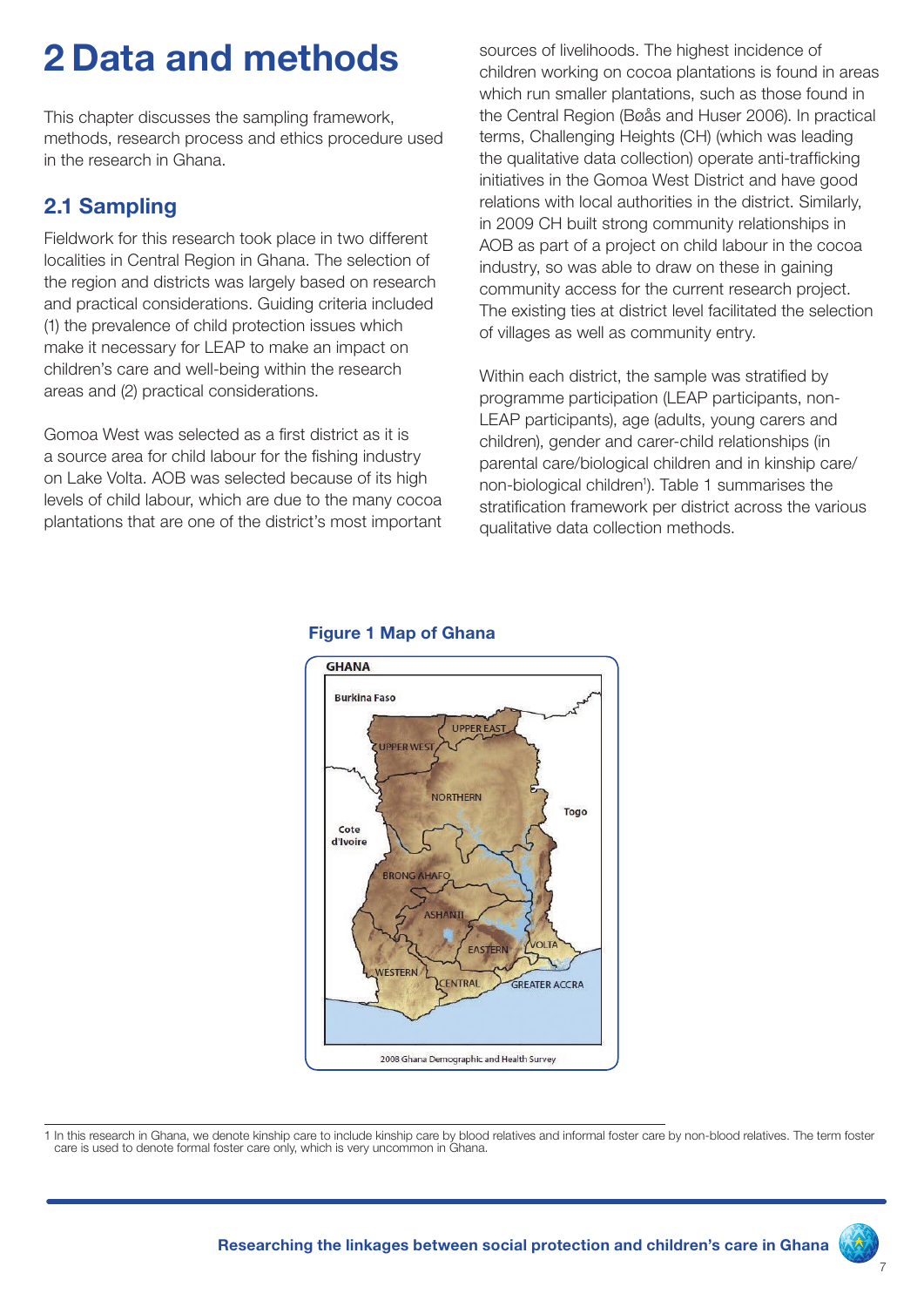#### Table 1 Ghana stratification framework

|                                | <b>Adults</b>            |                                 |                          |                                 |
|--------------------------------|--------------------------|---------------------------------|--------------------------|---------------------------------|
|                                | Women                    |                                 | Men                      |                                 |
|                                | With biological children | With non-biological<br>children | With biological children | With non-biological<br>children |
| <b>LEAP</b>                    | Group discussion         |                                 | Group discussion         |                                 |
|                                | Case study               | Case study                      | Case study               | Case study                      |
| <b>Non-LEAP</b>                | Group discussion         |                                 | Group discussion         |                                 |
|                                | Case study               | Case study                      | Case study               | Case study                      |
|                                | <b>Young carers</b>      |                                 |                          |                                 |
|                                | Women                    |                                 | Men                      |                                 |
|                                | With biological children | With non-biological<br>children | With biological children | With non-biological<br>children |
| <b>LEAP</b><br><b>Non-LEAP</b> | Group discussion         |                                 |                          |                                 |
|                                | <b>Children</b>          |                                 |                          |                                 |
|                                | <b>Girls</b>             |                                 | <b>Boys</b>              |                                 |
|                                | With parental care       | With kinship care               | With parental care       | With kinship care               |
| <b>LEAP</b>                    | Group discussion         |                                 | Group discussion         |                                 |
|                                | Case study               | Case study                      | Case study               | Case study                      |
| <b>Non-LEAP</b>                | Group discussion         |                                 | Group discussion         |                                 |
|                                | Case study               | Case study                      | Case study               | Case study                      |

Within each district, fieldwork was undertaken in multiple communities. This combination of communities was necessary due to the small numbers of beneficiaries per community. Fieldwork was undertaken in Awiamu, Fosu Ansah, Jamrah and Baako villages in AOB and in Mprumaem, Apam, Mumford, Assin and Ajumako villages in Gomoa West. The choice of villages was primarily informed by pragmatic considerations. The potential pool of villages was narrowed because many have few or no LEAP beneficiaries. Small villages with only two or three households were excluded due to inadequate numbers to form focus groups. Only those villages accessible as a day trip (including driving from Winneba in Central Region and walking from the nearest traversable road to the village) were considered. Of the remaining villages, CH prioritised contacting those where they

had previously worked. One village was excluded because the village leaders were unwilling to facilitate introductions to the residents.

Twenty-seven activities were undertaken in each district. In each district, approximately 60 adults and 45 children participated across the different communities. The research findings presented in this report are therefore a reflection of the experiences and opinions of more than 120 adults and 90 children. The full sampling frame is presented in Table 2.

It should be noted that although fieldwork took place in areas where CH is operational, the research did not include respondents who received direct support from the NGO, in order to avoid response bias.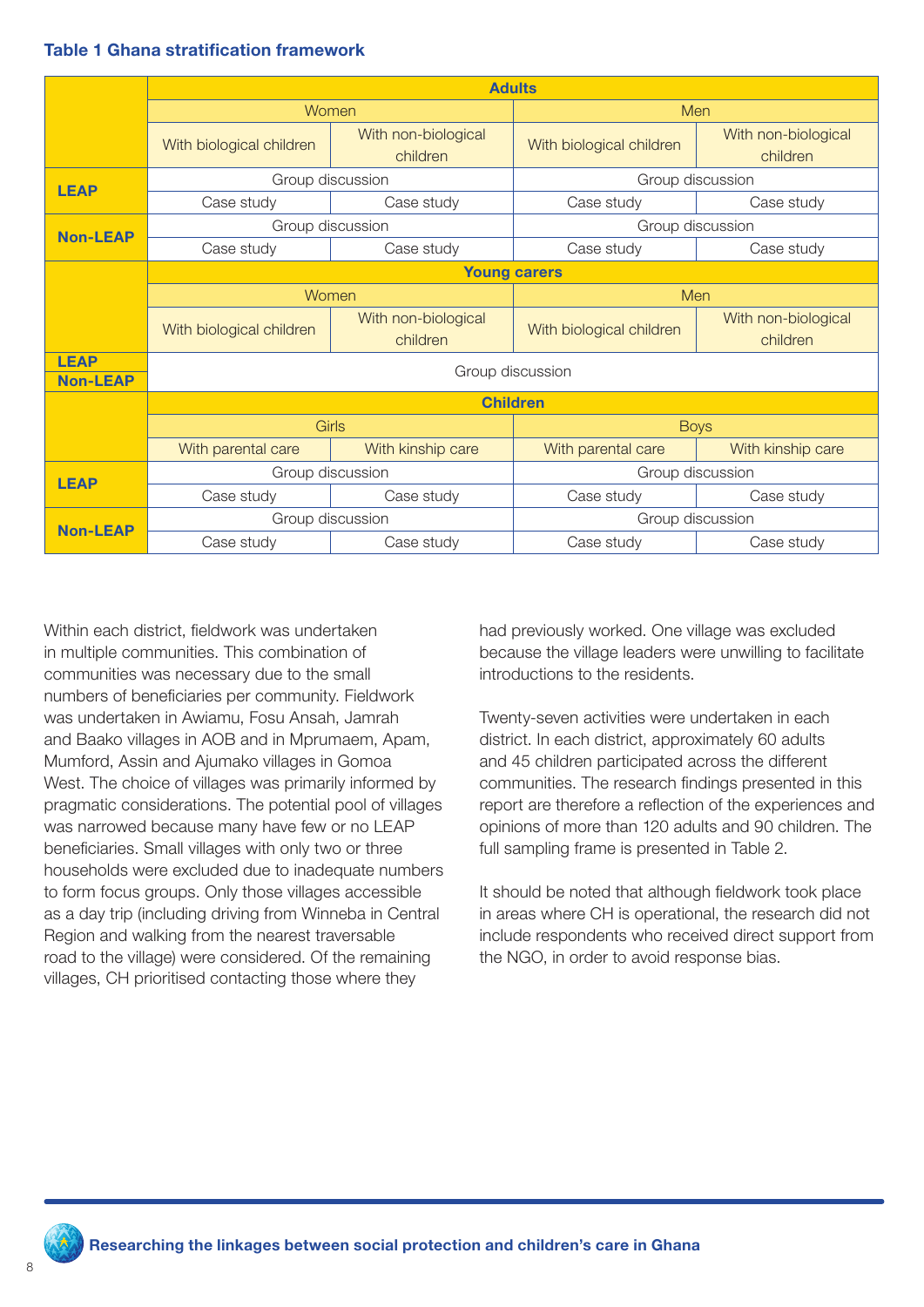#### Table 2 Ghana sampling frame

|                |                                                                                |                     | <b>Districts in Central Region</b>                               |                                            | Method     | <b>Total</b>   |
|----------------|--------------------------------------------------------------------------------|---------------------|------------------------------------------------------------------|--------------------------------------------|------------|----------------|
|                |                                                                                | Respondent category | Gomoa West (Apam,<br>Mprumaem, Ajumako, Assin,<br>Mumford)       | AOB (Awiamu, Fosu<br>Ansah, Jamrah, Baako) |            |                |
| 1              | LEAP Programme manager                                                         |                     |                                                                  |                                            | KII        | $\mathbf{2}$   |
|                | Social worker                                                                  |                     |                                                                  |                                            | KII        | $\overline{2}$ |
| $\overline{2}$ |                                                                                |                     | Adults in households with biological and non-biological children |                                            |            |                |
|                | 2a<br>With LEAP                                                                | 4                   |                                                                  | GI                                         | 8          |                |
|                |                                                                                |                     | (2 male, 2 female)                                               | (2 male, 2 female)                         |            |                |
|                | 2 <sub>b</sub>                                                                 | <b>Without LEAP</b> | $\mathcal{P}$                                                    | $\mathfrak{D}$                             | GI         | 4              |
|                |                                                                                |                     | (1 male, 1 female)                                               | (1 male, 1 female)                         |            |                |
| 3              | Young carers (20-30) in households with biological and non-biological children |                     |                                                                  |                                            |            |                |
|                | 3                                                                              | With/without LEAP   |                                                                  |                                            | GI         | $\overline{2}$ |
|                |                                                                                |                     | (mixed)                                                          | (mixed)                                    |            |                |
| $\overline{4}$ | Children in households with parental/ kinship care                             |                     |                                                                  |                                            |            |                |
|                | 4a                                                                             | With LEAP           |                                                                  | 4                                          | <b>FGD</b> | 8              |
|                |                                                                                |                     | (2 male, 2 female)                                               | (2 male, 2 female)                         |            |                |
|                | 4 <sub>b</sub>                                                                 | Without LEAP        | 2                                                                |                                            | <b>FGD</b> | 4              |
|                |                                                                                |                     | (1 male, 1 female)                                               | (1 male, 1 female)                         |            |                |
| 5              | Household case study with biological child and parent                          |                     |                                                                  |                                            |            |                |
|                | 5a                                                                             | With LEAP           | 4                                                                | 4                                          | <b>CS</b>  | 8              |
|                |                                                                                |                     | (2 male, 2 female)                                               | (2 male, 2 female)                         |            |                |
|                | 5 <sub>b</sub>                                                                 | <b>Without LEAP</b> | $\mathcal{P}$                                                    | 2                                          | <b>CS</b>  | 4              |
|                |                                                                                |                     | (1 male, 1 female)                                               | (1 male, 1 female)                         |            |                |
| 6              | Household case study with non-biological child and main carer                  |                     |                                                                  |                                            |            |                |
|                |                                                                                | With LEAP<br>6a     | 4                                                                | 4                                          | <b>CS</b>  | 8              |
|                |                                                                                |                     | (2 male, 2 female)                                               | (2 male, 2 female)                         |            |                |
|                | 6 <sub>b</sub>                                                                 | <b>Without LEAP</b> | $\mathcal{P}$                                                    | $\mathcal{P}$                              | <b>CS</b>  | 4              |
|                |                                                                                |                     | (1 male, 1 female)                                               | (1 male, 1 female)                         |            |                |
|                |                                                                                | Total               | 27                                                               | 27                                         |            | 54             |

Note: full terms for the acronyms for the methods can be found in the list of acronyms (p2 ).

### 2.2 Research tools

This research is qualitative in nature and employs a set of different tools and instruments. These include group interviews, focus group discussions, participatory exercises and individual interviews. This combination of methods aims to obtain information about people's living arrangements and participation in social protection programmes as well as to elicit experiences and perceptions about child well-being and care in relation to social protection programmes. This type of data collection was deemed most appropriate for gaining insight into the complex and sensitive situations around children's care and well-being and for developing an understanding of how these can or may be affected by a social protection programme such as LEAP.

Three main qualitative techniques were used in the fieldwork: (1) in-depth interviews, including case studies and key informant interviews; (2) focus group interviews and discussions; (3) participatory techniques. These methods provide complementary and appropriate tools to gain access to the different perspectives (perceptions, opinions, experiences) of different individuals and social groups with respect to care choices and the potential role of social protection in influencing those choices. Importantly, they can also be used to validate actual and perceived changes that are attributable to social cash transfer programmes.

In-depth interviews are semi-structured discussions with individuals who are purposively selected for their specialist knowledge or expertise on specific research questions. Two types of in-depth interviews were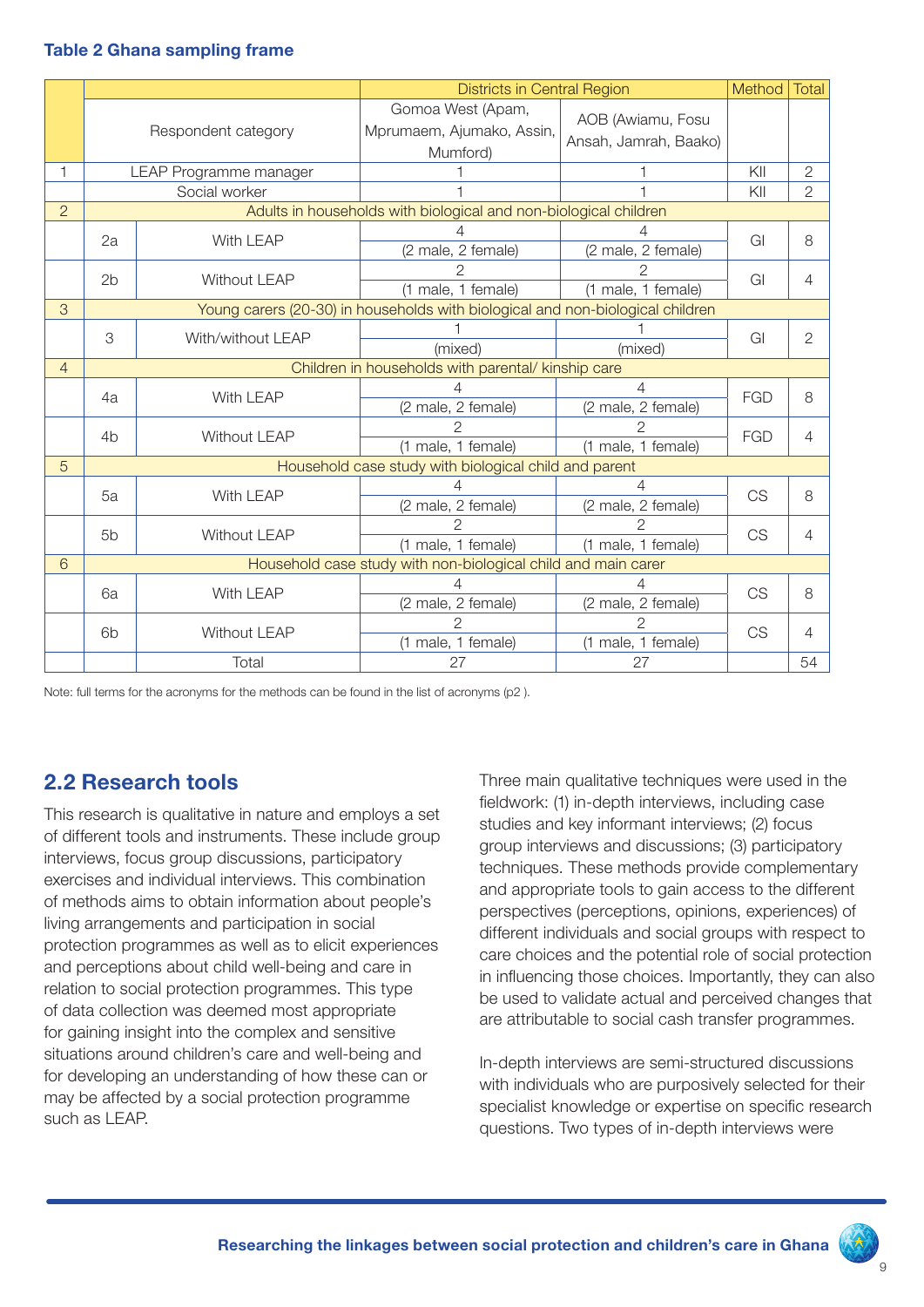conducted: (1) case studies (CS) of LEAP beneficiary and non-beneficiary households that comprise interviews with parents/carers and a biological or nonbiological child living in the household; (2) key informant interviews (KII) with programme staff, community leaders, and others.

Focus group discussions (FGD) and group interviews (GI) typically bring together six-eight people who engage in a facilitated discussion on the basis of predefined discussion guides. Focus group participants were purposively selected and stratified along characteristics that created either homogeneous or mixed groups. Relevant characteristics for stratification, beyond those outlined in the matrix above, included: male- and female-headed households; older and younger carers; wealthier and poorer households. The purpose of conducting these discussions with stratified groups was not to gather 'collective' opinions or shared experiences but rather to stimulate debate and explore differences in attitudes and perceptions within and between these groups.

Participatory techniques are specific methods to elicit adults' and children's voices and opinions. Techniques used included drawing of life history diagrams and child activity clocks, and mapping indicators of child well-being and care. These techniques were not undertaken as separate exercises but integrated into the individual in-depth interviews and focus group discussions.

#### 2.3 Process

Fieldwork was undertaken by CH. The research team consisted of three CH programme staff and two junior researchers who were previously CH community volunteers, but then recruited especially for this research project. Translation of the fieldwork instruments from English into Twi and Fanti, and of

the transcripts from Twi and Fanti into English, was done by programme staff who are fluent in Ghanaian languages and in English. In preparation for the data collection, local researchers were trained by colleagues from Family for Every Child and IDS and fieldwork instruments were pilot-tested. In Ghana, this process was undertaken across four and a half days – two and a half office-based days and two days of pilot testing – in November 2013.

### 2.4 Ethics

The CH research team signed a code of conduct for researchers, provided by IDS. As CH employees, they were also bound by CH's child protection policy. In the course of the research – especially during the lifeline exercise for the household case studies – several participants became distressed when discussing difficult issues in their past. Researchers responded by consoling the participant, and in some cases, discontinuing the interview due to the participant's distress. When participants raised questions about LEAP, such as wanting relatives to become beneficiaries, CH staff referred their questions to the social welfare department, providing contact addresses and numbers to research participants as needed. CH's policy is that those working in its projects should be alert for potential child protection issues. If such issues emerged in the course of the research, researchers would discuss concerns with their CH supervisor, who would agree a course of action to protect the child. This would be likely to involve a referral to the district social worker. CH has capacity for community liaison and social work to provide follow up in such cases, but in practice, no child protection concerns requiring action were identified during the course of the research.

The names of all respondents quoted in this research have been changed to protect their identities.

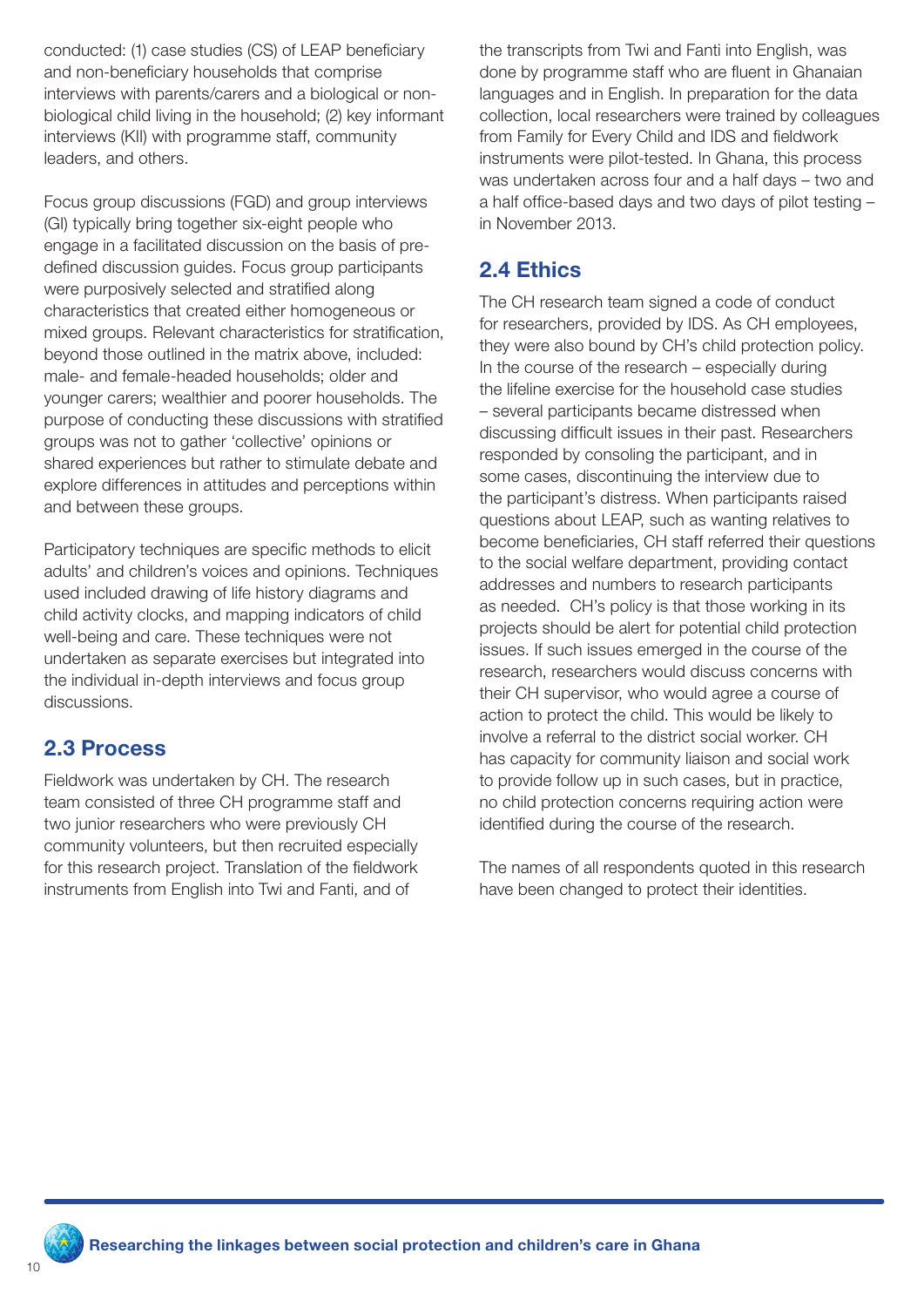# 3 Setting the scene

This chapter discusses the context in which the linkages between LEAP and children's care were studied in this research project. It discusses people's general livelihoods in terms of demographics, family composition, children's outcomes and the situation with respect to poverty. It also explains the LEAP programme and respondents' experiences of the programme. The discussion in this chapter is based on secondary information as well as on findings from this research.

### 3.1 General livelihoods

This section provides an overview of the general livelihoods of families and children in Ghana, including issues around demographics, the family unit, livelihoods and poverty and children's outcomes.

### Demographics and the family unit

Almost half of the case study respondents included in this research were married with the remainder being single, divorced, separated or widowed. This demographic profile is largely in line with nationwide statistics (see Figure 2), which indicate that around 42 per cent of the population aged 12 years and older are married, and that almost the same percentage have never been married. Five per cent are in informal or consensual unions, and a further 10.2 per cent are separated, widowed or divorced.

Living in a household with married household heads does not mean that these families can be considered nuclear as many children are not residing with one or both parents. The most recent Multiple Indicator Cluster Survey (MICS) data suggests that 57 per cent of Ghanaian children aged 0-17 live with both biological parents, while 17 per cent live with neither. The overall proportion of children in Ghana with one or both parents deceased is 8 per cent (GSS 2011).

Family sizes in Ghana are relatively large, which can be mostly attributed to high fertility rates. The nationwide total fertility rate is estimated at 4.0 children. In the region of focus for this research – the Central Region – this figure is higher at 5.4. Among the respondent households in this research, the numbers of children per household range from 2 to 22. The large numbers of children per household also translate into a high nationwide average age dependency ratio<sup>2</sup> of 73.9, indicating the proportion of dependents per 100 working-age population (World Bank 2014b). In other words, 100 persons of working age are supporting 73.9 dependents, including elderly people, children and people living with disabilities. The high number of dependents and children is likely to have strong implications for the link between child well-being and the effectiveness of LEAP.



#### Figure 2 Marital status by percentiles in Ghana

2 The dependency ratio is calculated by dividing the total number of household members aged 15-64 by the total number of younger and older household members and multiplying that by 100.

 $\frac{1}{\sqrt{2}}$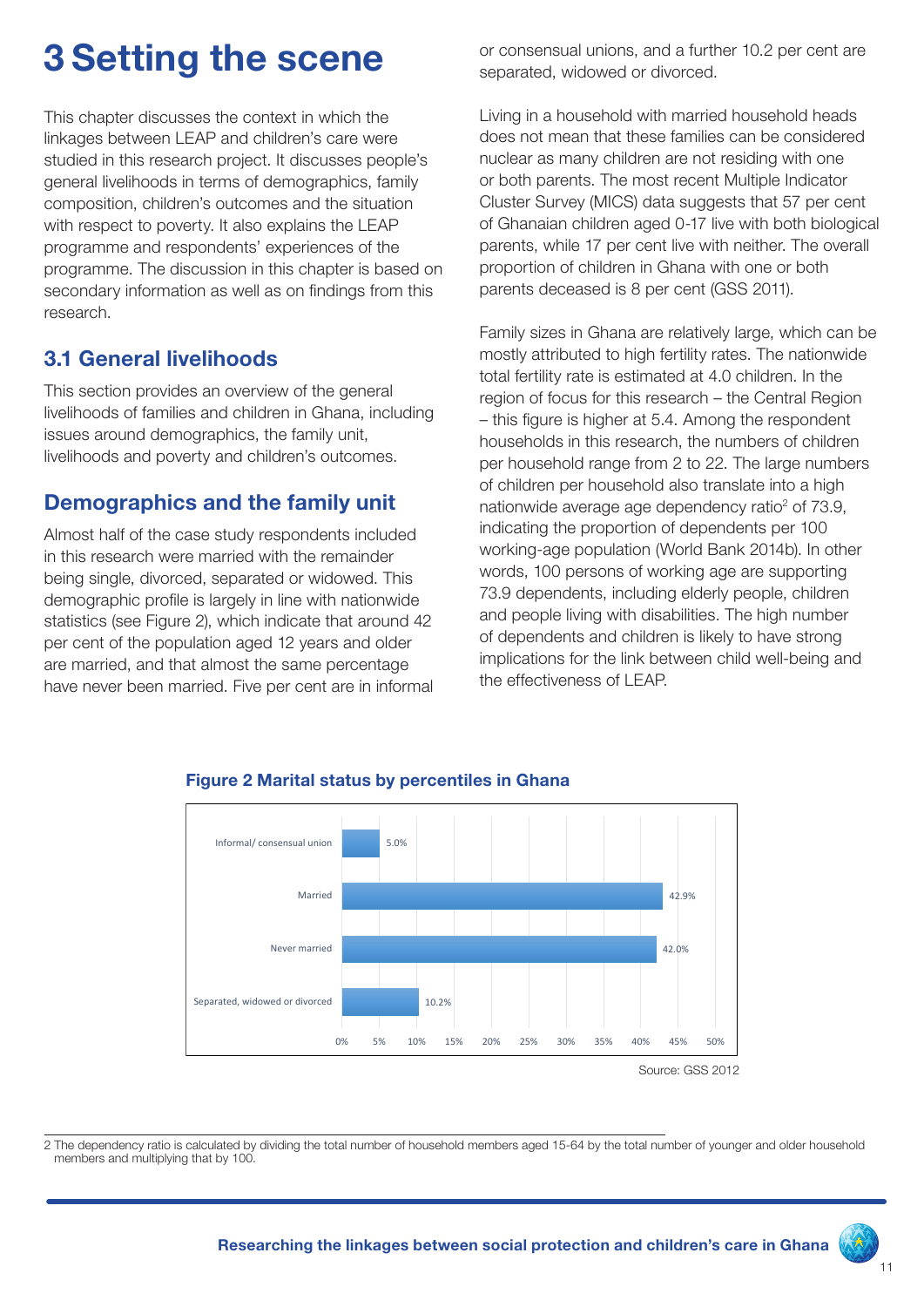### **Livelihoods**

The research areas AOB and Gomoa West are rural districts of semi-deciduous forest and coastal savannah. Forty-two percent of the working population in the Central Region is engaged in agriculture; the next highest percentages are for work in industry and sales (GSS 2012). The main livelihoods in the two districts vary slightly. In Gomoa West, most people are engaged in agricultural production, primarily the cultivation of root crops and fruit trees. In addition, 15 per cent of the active labour force is active in fishing activities (MLGRD 2006).<sup>3</sup> In AOB, 85 per cent of the population are farmers. Crops cultivated include cash crops such as cocoa, citrus and avocado, and staple crops like maize, cassava, yam, plantain, and banana. The remainder of the active population in both districts are engaged in petty trade and small-scale industrial activities (MLGRD 2006).

The importance of agriculture as the main livelihood was confirmed in this research. Respondents' main livelihoods in both districts were agriculture and petty trade. A number of respondents in Gomoa West were also engaged in the fishing industry. Various respondents in AOB were working on plantations growing cash crops such as cocoa. Other activities included day labouring, tending livestock and working as 'sellers' vending foodstuffs at roadside stalls and markets. Many of those involved in the research were unemployed due to old age or disability.4 Economically-active adult respondents indicated that they spent their days doing farming activities or petty trade. Almost all children involved in this research were attending school. Findings also suggest that housework was divided between women and children and that this was undertaken alongside other activities (farming, going to school).

*"My mother and father do nothing. I go to farm with my husband and the children go to school after sweeping and cleaning the house. The children farm with us on weekends and during holidays."* (AOB, adult female, LEAP, household with biological children)

Children are expected to help their parents and carers after school, at weekends and during holidays. This includes farming, working at their parents' stalls and doing housework.

*"My mother sells mats and rice and I sell sugar cane and oranges while the children go to school. When they are not in school, they come with me to sell oranges. My husband is a chainsaw machine operator."* (AOB, adult female, no LEAP, household with biological children)

Given the strong dependency on agriculture, climatic shocks were considered big challenges in the region in terms of maintaining livelihoods. LEAP staff also referred to the lack of non-agricultural jobs and migration to the cities as major challenges for the Central Region.

*"Generally, life is very difficult for majority of the people in the district. Most of them are farmers. They don't have irrigation systems. So the farmers depend on the natural rainfall. In cases when the rain does not come [...], they lose all their harvests. Sometimes, some of the farmers take loans to do their farming. So when their farms fail, they have to find money to pay for their debt. They even become poorer. There are few government jobs in the district. So the youth who finish school are not able to find jobs to do. They all run to the big cities in Ghana. And the majority do not return to help develop the district."* (AOB, LEAP programme manager)

3 This figure varies according to the prevalence of bumper catches which attract people from other areas.

4 This can be attributed to two of the categories of eligibility for LEAP being age and disability.

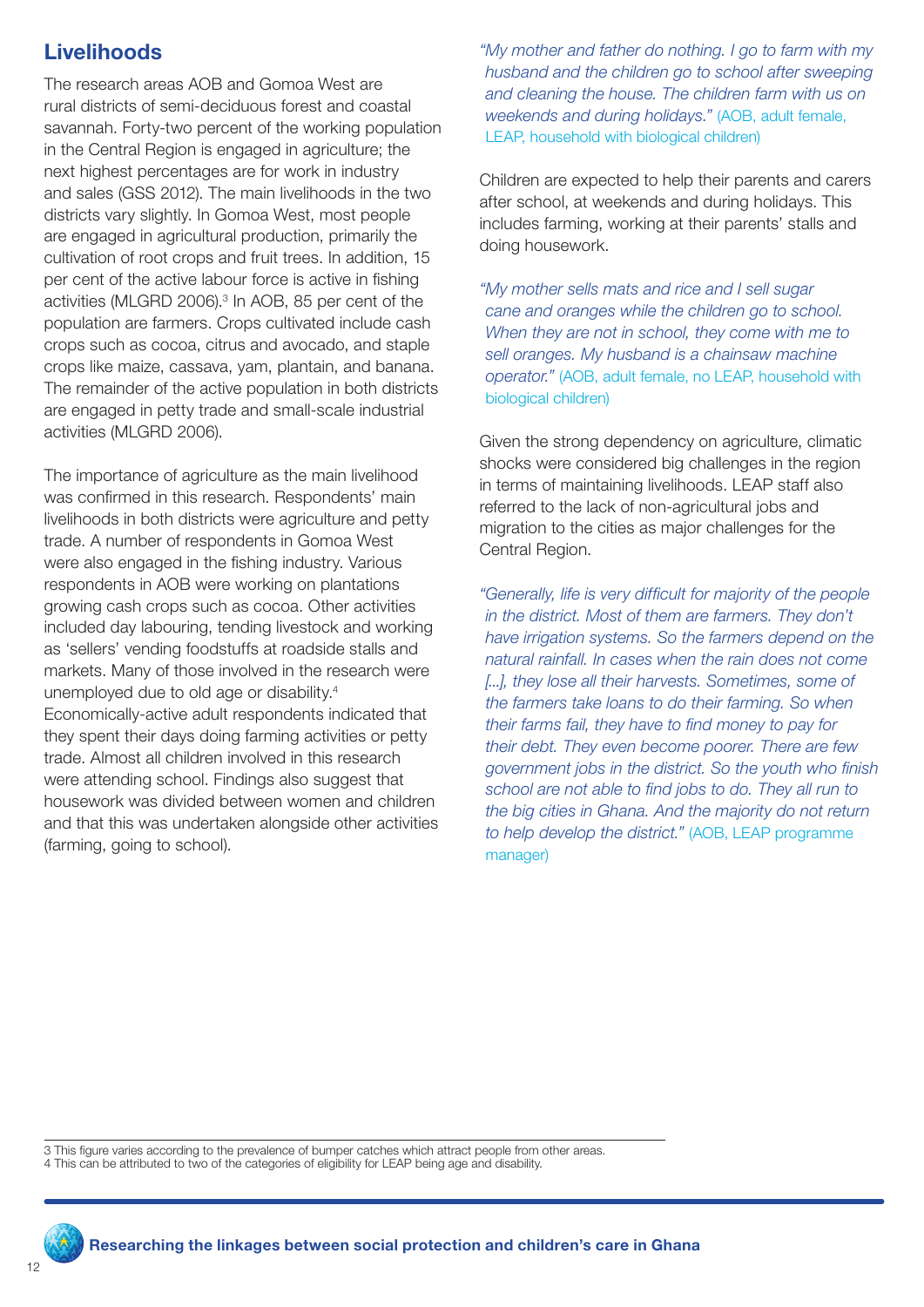#### Box 1 Children's activity clocks

Andy is a 15-year-old boy from AOB living with his grandparents and nine other siblings and cousins. His parents were no longer able to take care of him and his brothers so he moved in with his grandparents. All the children attend school and help their grandparents with house work before and after attending classes. During weekends and holidays they also help with farming. Andy's activity clock differs from his siblings because he is the oldest so he does more chores.

- 5.00am Sweep, fetch water, wash dishes, cook breakfast, bath
- 6.50am Go to school
- 2.20pm Finish school
- 3.00pm Get home
- 3.01pm Fetch water and cook
- 6.00 pm Finish cooking and eat
- 6.10 pm Finish eating
- 6.15 pm Go out to learn with a friend
- 7.00 pm Finish learning
- 7.02 pm Go home to sweep
- 7.05 pm Go back and learn
- 8.00 pm Go home and go to bed

Sonya is a 14-year-old girl from Gomoa West living with her father, mother and five older brothers. Her parents receive the LEAP cash transfer due to old age and low income generation. Before school, Sonya helps with fetching water and housework. After classes she also sells tomatoes, cassava and water. Sonya says that she fetches water with her siblings and sells products with people her age so she can chat with them.

| 6:00am             | <b>Fetch water</b>                                                                 |
|--------------------|------------------------------------------------------------------------------------|
| 7:00am             | Wash dishes, because my younger sister can't do it well                            |
| 8:00am             | Go to school to acquire knowledge                                                  |
| 2:30 <sub>pm</sub> | Finish school                                                                      |
| 3:40pm             | Sell tomatoes so that I can get money to go to school the next day                 |
| 4:00pm             | Sell gari [cassava flakes – a type of local food] before we can eat in the evening |
| 5:00pm             | Sell water to help my parents                                                      |
| 6:00pm             | Cook food for me and my parents                                                    |
| 7:00pm             | Go to classes to learn with my friends or to learn what I don't understand         |
| 8:00pm             | Go to bed to sleep because I will feel tired                                       |
|                    |                                                                                    |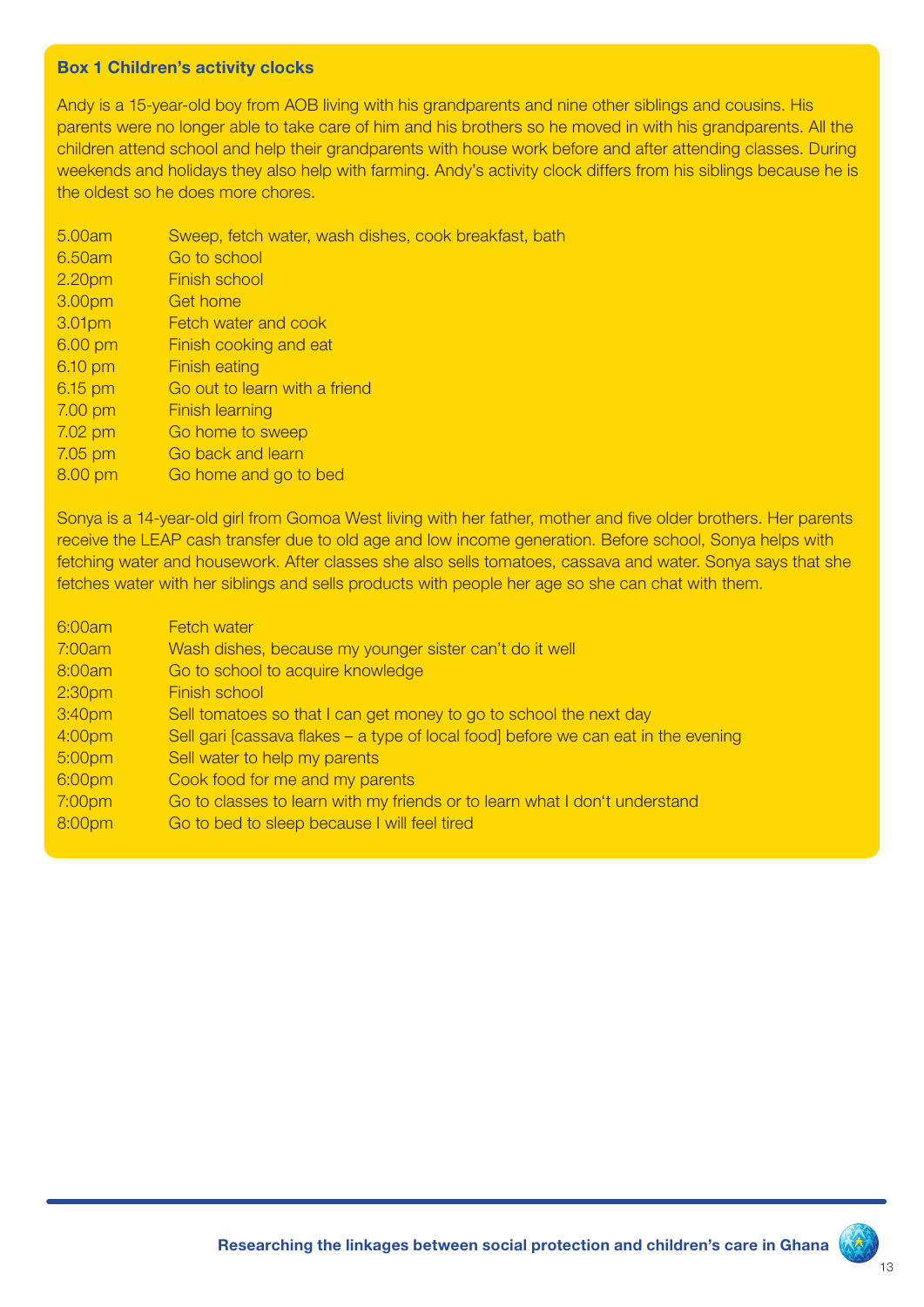# Poverty and children's outcomes

Ghana has made considerable progress towards poverty reduction. In 2006, the country had successfully lowered extreme poverty rates by 50 per cent, making it the first Sub-Saharan country to reach the first Millennium Development Goal (UN Stats 2014). Despite this success poverty remains endemic in parts of the country. In 2006, the poverty headcount was 29 per cent (World Bank 2014a).

The reduction in nationwide poverty has been coupled with better living conditions, with improvements in access to clean water, sanitation and electricity. National estimates indicate that on average 86 per cent of households have access to an improved source of drinking water. This represents 94 per cent of urban households and 78 per cent of rural households (GSS 2012). Nationally, three in 10 rural households have no toilet facilities. Thirty-eight per cent of rural households have access to electricity, compared to 80 per cent in urban locations (GSS, GHS and ICF Macro 2009).

The situation with respect to living conditions in the districts included in this research is mixed. The majority of households in Gomoa West have access to improved water sources through pipe-borne water outside of their home (twenty-six per cent), a public tap (twenty-six per cent), water sachets (nearly seventeen per cent) or tanker supply (nearly thirteen per cent) (GSS 2013). In AOB, the majority of households rely on boreholes (nearly thirty-eight per cent), a river or stream (nearly eighteen per cent), a public tap (fourteen per cent) or a protected well (eleven per cent) (GSS 2013). In Gomoa West, seventeen per cent of the population have no toilet facilities; in AOB this figure is lower at six per cent (GSS 2013). AOB also has a higher number of publicly accessible toilets (nearly fifty-three per cent) compared to Gomoa West (thirtyfive per cent) (GSS 2013). Access to electricity mains amounts to seventy per cent in Gomoa West and nearly forty-four per cent in AOB (GSS 2013).

Nutrition is still sub-standard for many children in Ghana. In 2011, almost a quarter of all children were moderately or severely stunted (too short for their age); one in seven children under the age of five were moderately or severely underweight and six per cent moderately or severely wasted (GSS 2011). These

national figures mirror the situation in Central Region where 23 per cent of children were moderately or severely stunted and 14 per cent of children under five were considered to be underweight (GSS 2011).

Utilisation of health services shows a more positive picture. Vaccination coverage is high in Ghana. In 2008 more than three-quarters of all children aged 12–23 months had received all recommended vaccines (GSS, GHS and ICF Macro 2009). Figures for vaccination coverage for children aged 12-23 months in Central Region were in line with national averages with 78 per cent of children having received all available vaccinations (GSS 2011). Nationally, more than half of the children under five who had had diarrhoea in the two weeks prior to the MICS survey had received oral rehydration treatment. This figure was lower in the Central Region at 38 per cent (GSS 2011).

#### **Education**

National primary school enrolment rates are generally high in Ghana (UN Stats 2014). The net national enrolment ratio is currently eighty-seven per cent (UN Stats 2014) and the gross national enrolment ratio is one hundred and seven per cent<sup>5</sup> (World Bank 2014a). Central Region has achieved 100 per cent Gross Enrolment Ratio for primary education (GSS 2012). Findings in this research corroborate these figures: all the children who were interviewed as part of household case studies were going to school.

Despite these high enrolment figures, completion rates fall behind, as do attendance rates in middle and secondary school: fifty-four per cent of children have middle school as their highest level of education and sixteen per cent have attended secondary school (GSS 2012). Girls were more likely than boys to have primary or middle school as their highest level of education (GSS 2012), which implies they are more likely to drop out of secondary school than boys. The following quote illustrates how this also came up in this research:

*"The boys are well taken care of because they can go to school and learn and take care of their parents while the girls go to school until they get pregnant."* (Gomoa West, male child, LEAP)

<sup>5</sup> This represents the total enrolment in primary education, regardless of age, as a percentage of the population of official primary education age. "GER can exceed 100 per cent due to the inclusion of over-aged and under-aged students because of early or late school entrance and grade repetition" (World Bank website 2014a).

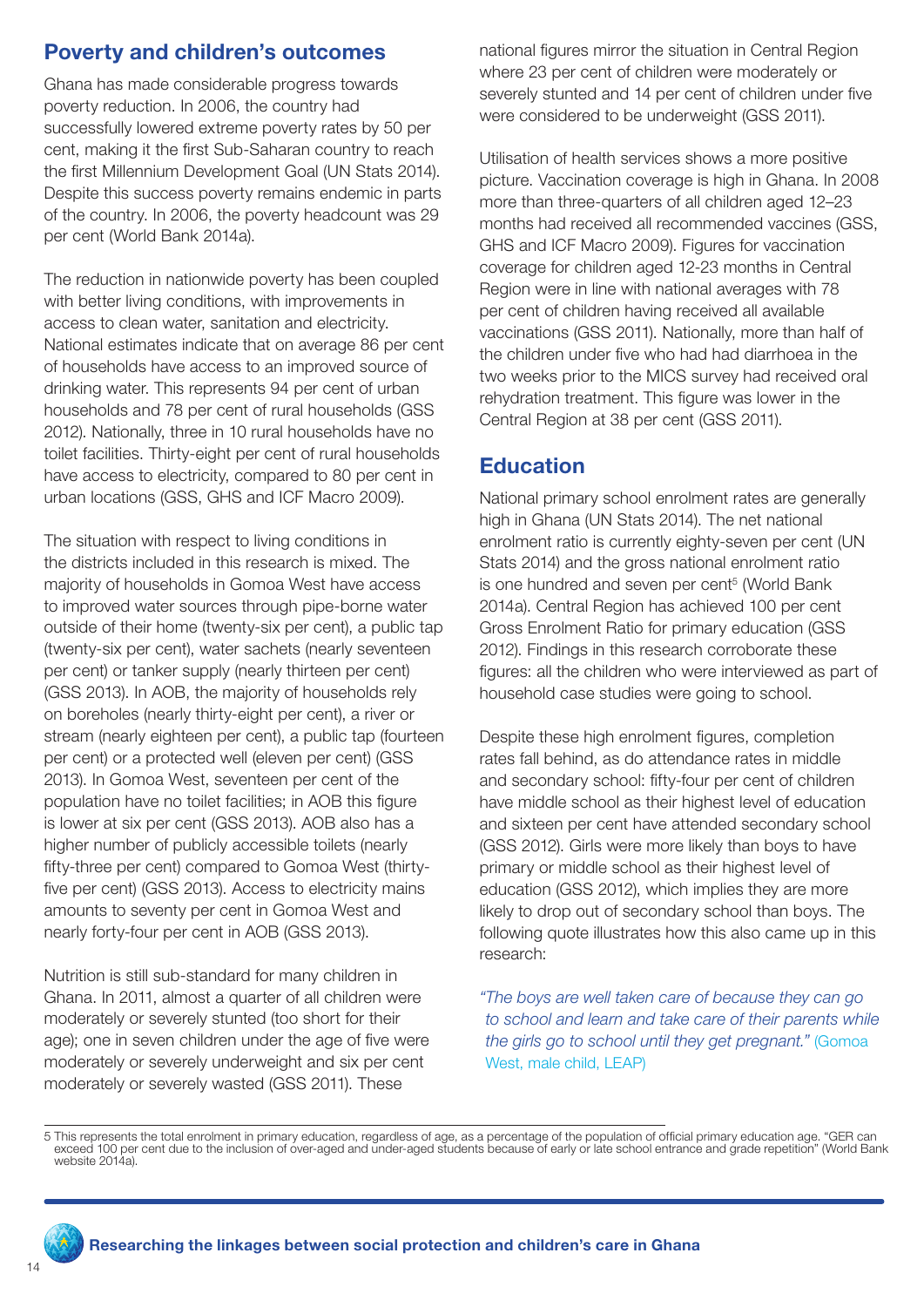The MICS report also found that those from lower income households were less likely to attend school than those from wealthier families (GSS 2011).

### Child protection

As discussed above, legislation for various child protection measures is in place in Ghana. However, implementation remains weak and laws are yet to become contextually appropriate. Violence and abuse of children persists with estimates of over 90 per cent of children having experienced physical violence in the home and at school (UNICEF 2011). Ghana also experiences a high incidence of child labour and is a country of origin, transit, and destination for adults and children subjected to forced labour and sex trafficking. Internal trafficking of children is more widespread than international trafficking. Ghanaian children are exposed to conditions of forced labour in agriculture, fishing, domestic service, street hawking, begging, portering and gold mining (Department of State, United States of America 2013).

Internal trafficking and bonded labour were considered pertinent issues in the study sites included in this research, particularly in Gomoa West.

*"... in the fishing communities, the children become stressed and tired and the parents wouldn't be able to feed them so they will send the children to reside with other people, even to the Volta lake to work for other people."* (Gomoa West, LEAP programme manager)

Family separation and loss of parental care is also an issue of considerable concern in Ghana. Reasons for separation can include poverty, high fertility rates, trafficking of children into child labour, the death of one or both parents and migration. Ghana is in the process of moving away from institutional care in favour of other forms of care such as kinship care and adoption. Nevertheless, recent figures suggest that approximately 4,500 children still live in institutions (MOESW and UNICEF 2010).

The country has a high rate of informal kinship care (MOESW and UNICEF 2010). Traditional cultural beliefs about child care play a role in the high prevalence of children living with relatives other than their biological

parents. Children are viewed as belonging to the whole extended family, not just the parents, so that, for example, a Ghanaian father would cause offence to his relatives if he referred to 'my child' rather than 'our child'. Most parents believe that compared to the parents themselves, other family members can take as good or better care of the child, and it is common for children to move between households so that the children are evenly distributed amongst the extended family. Ghana also has relatively high rates of adoption, including inter-country adoption (MOESW and UNICEF 2010). In more recent times the lack of transparency and governance in the international adoption process has led to a ban being imposed on all adoptions, both national and inter-country, until such a time as this can be resolved (UNICEF 2011).

In both the districts included in this research, it is common for children to live outside of parental care. As indicated by LEAP staff, child care is split almost evenly between children living with their parents, and those living in the kinship care of relatives such as grandparents or aunts and uncles. A further small percentage of children live within families of no blood relations. LEAP staff also stated that there are no residential children's homes in either district.

### Programme implementation

Eligibility is based on two criteria, namely (1) the household being considered poor, and (2) the household having a member in one or more of three demographic categories: (a) orphans or vulnerable children,<sup>6</sup> (b) elderly people, or (c) people with disabilities and unable to work. The transfer is awarded to the household rather than the individual but the transfer amount is dependent on the number of 'eligible beneficiaries' per household. As such, the programme targets caregivers of OVCs, the elderly and other dependents.

The selection of households is done at the community level by Community LEAP Implementation Committees (CLICs) and verified centrally by a proxy means test (Handa et al. 2013). CLICs undertake an initial identification and produce a list of potential beneficiary households. Following this initial identification, a means testing questionnaire is administered to households.

<sup>6</sup> The definition of orphans and vulnerable children (OVC) in LEAP includes: single or double orphans, disabled children, chronically ill children, children in a child-headed household, children in a family with a head that is chronically ill, children in a family with a parent whose whereabouts are unknown (MOESW 2012).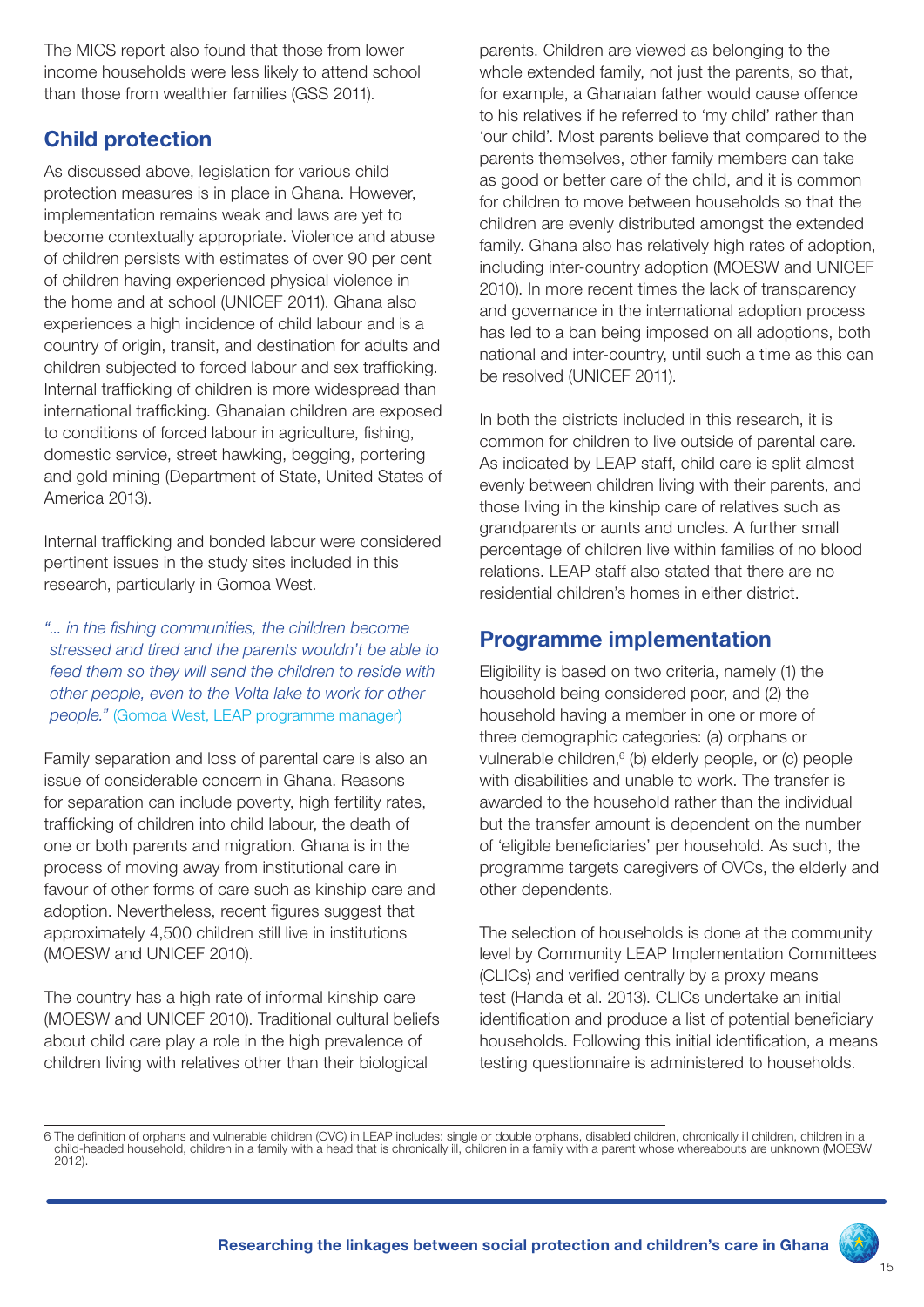Data is entered into a LEAP database and analysed based on weights given to the proxy variables that make up the eligibility formula. A list of proposed beneficiaries is then generated within a resource limit set for each community. This list is sent back to the CLICs for verification and approval. The targeting and selection process is illustrated in Figure 3 below.

Participating households receive a bi-monthly payment, the amount of which is based on the number of 'eligible beneficiaries' who fall into one or more of the three demographic categories within

the household. The maximum number of 'eligible beneficiaries' is capped at four people per household; even if more household members are part of the three demographic categories mentioned above, the amount does not increase. Table 3 presents the transfer amounts received by eligible households since 2012, when the cash transfer amount tripled (Handa et al. 2013). Despite this increase in the transfer amount, LEAP constitutes only 11 per cent of average household consumption nationally (Handa et al. 2013), which is exceptionally low when compared to other cash transfer programmes in Sub-Saharan Africa.



#### Figure 3 LEAP targeting and selection

Source: authors' representation based on information from different sources

#### Table 3 LEAP transfer amounts by number of eligible participants in a household

| <b>Number of eligible beneficiaries</b> | <b>Total cash transfer per household</b> |
|-----------------------------------------|------------------------------------------|
|                                         | 24 GHS (Ghanaian cedis – around \$7.50)  |
|                                         | 30 GHS (around \$9.43)                   |
|                                         | 36 GHS (around \$11.31)                  |
|                                         | 45 GHS (around \$14.14)                  |

Source: MOGCSP 2013

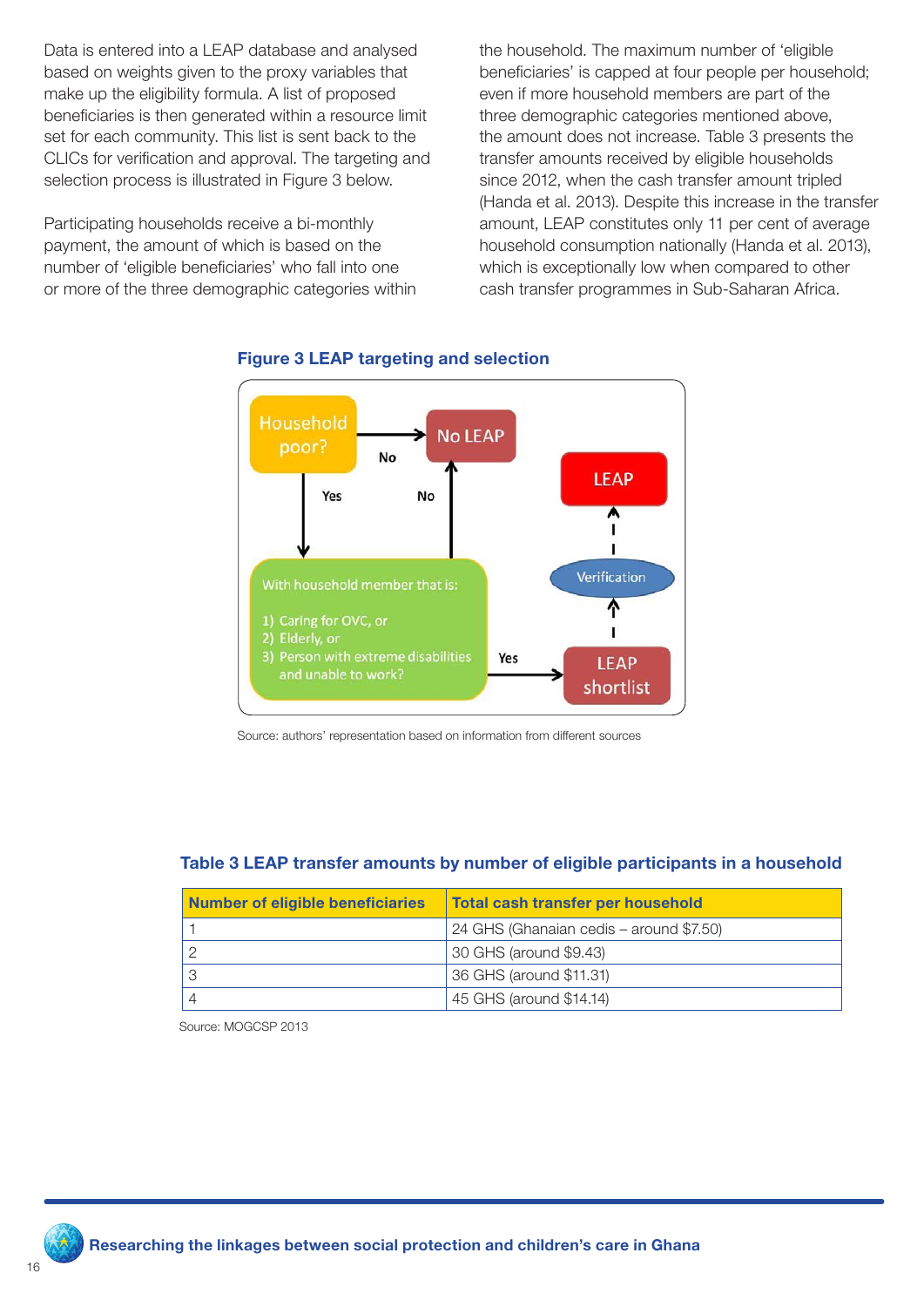In addition to the cash transfer, LEAP households receive free enrolment in the National Health Insurance Scheme (NHIS), meaning that all household members receive NHIS cards and are exempt from paying premiums and registration fees. The NHIS component in LEAP has been successful in expanding health insurance coverage to the poorest households. In 2012, 90 per cent of all LEAP participant households were enrolled in the NHIS, constituting a significant increase in comparison to those not participating in LEAP (Handa et al. 2013).

LEAP's implementation manual stipulates that programme participants have to comply with 'coresponsibilities' in order to receive their transfers (see Figure 4). This includes enrolment and retention of school-age children in school; birth registration of newborn babies and their attendance at postnatal clinics; full vaccination of children up to age five; and non-trafficking of children and their non-involvement in the 'worst forms of child labour' for caretakers of orphans and vulnerable children. Elderly programme participants and persons with disabilities are exempt from these conditions. The CLICs monitor adherence to these conditions (FAO 2013).



#### Figure 4 LEAP conditionality

Source: authors' representation based on information from different sources

In practice, these 'co-responsibilities' or conditions are not enforced or implemented (Handa et al. 2013). This was confirmed by programme staff in this research:

*"There are no conditions but we educate them on what they should use the money for and so far the business education we give them has been effective."* (AOB, social worker)

The large majority of LEAP beneficiaries are not aware of any co-responsibilities or rules that they need to abide by in order to receive transfers (Handa et al. 2013).

The programme is funded from both general revenues of the Government of Ghana and the UK Government's

Department for International Development (DFID). LEAP is managed by the Ministry of Gender, Children and Social Protection (MOGCSP) and implemented by the Department of Social Welfare. As of June 2013, the LEAP programme was reaching over 70,000 households and provided benefits to 177,500 beneficiaries across Ghana's 10 regions (FAO 2013).

In terms of the districts included in this research, LEAP was rolled out in AOB in 2008 onwards and in Gomoa West in 2009. According to programme staff, LEAP targets households in approximately 30 per cent of communities in Gomoa West. In 2012 this amounted to 363 people in total receiving LEAP within the Gomoa West district (MOFEP 2012a p.16).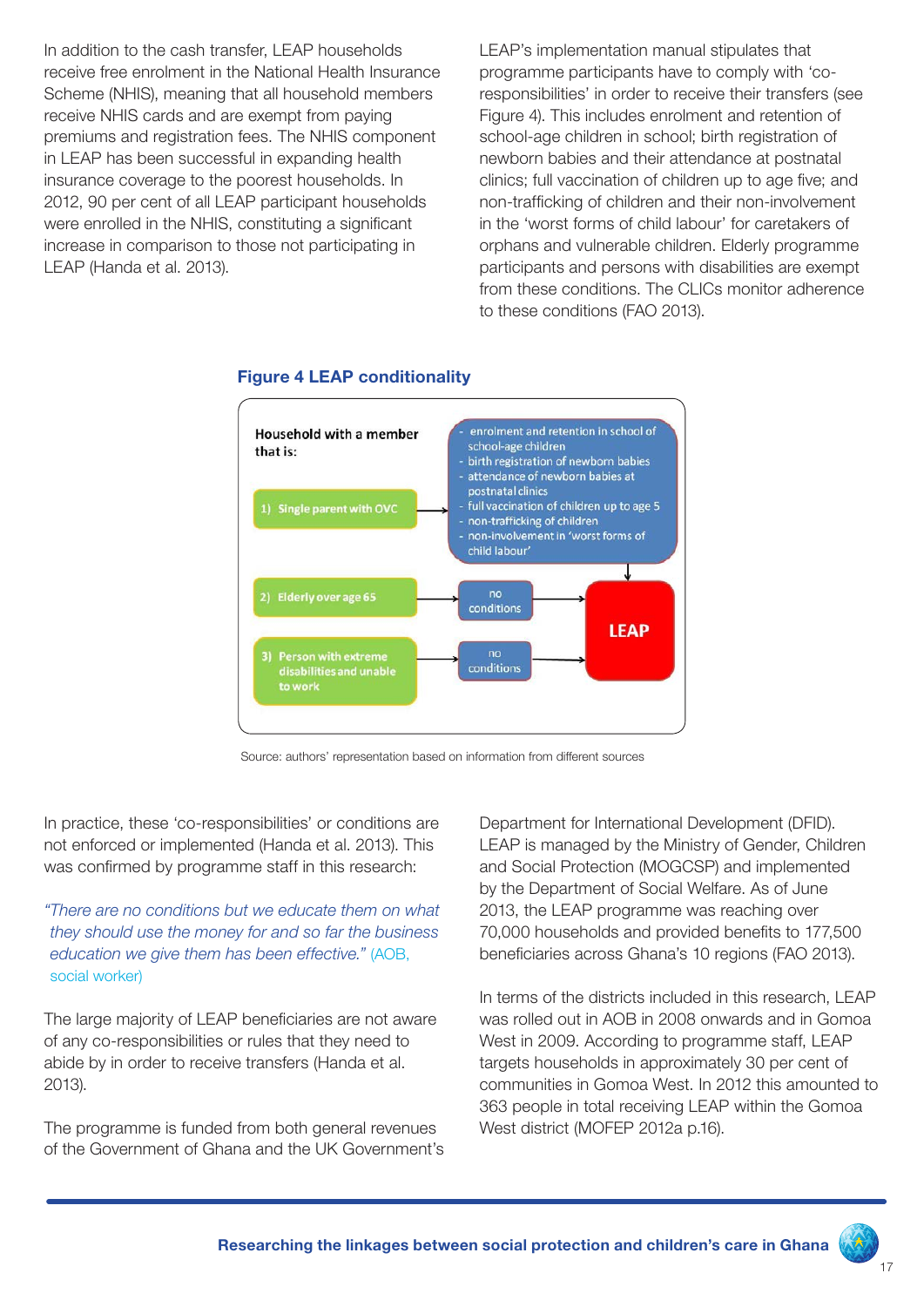# Implementation challenges

The implementation of LEAP suffers from a number of challenges. These include payment delays and arrears, lack of knowledge about the programme and limited use of opportunities for programme complementarities and sensitisation.

Although payments are due to be paid on a bi-monthly basis, this has proved unfeasible. In an evaluation spanning a period of 24 months, Handa et al. (2013) found that households received only 20 months' worth of payments. The long gaps in cash transfers in 2011 were followed by a triple payment in February 2012 to settle arrears (FAO 2013). Issues with delays in payment and payment arrears were also consistently identified as challenges related to the LEAP programme by respondents in this research:

*"Sometimes I wait for four months before I receive the money and when it does come, the entire four months will be accumulated."* (AOB, adult female, LEAP, household with biological children)

*"We face a lot of difficulties with the LEAP programme in terms of payment, and little information about the programme. The payments are always late [...]." (*Gomoa West, adult male, LEAP, household with biological children)

A second challenge pertains to knowledge and awareness of LEAP, both with non-participants and participants. Despite the community-based selection process, approximately one-third of respondents not receiving LEAP were not aware of the programme. Those who had heard of LEAP, including some participants, were unclear of the eligibility criteria and were generally able to identify only one of three criteria. Handa et al. (2013) found that 10 per cent of LEAP participants had never actually heard of LEAP. Efforts are currently underway to improve awareness and knowledge of LEAP for both participants and nonparticipants.

A final challenge pertains to the limited use of opportunities for the provision of complementary

services and sensitisation. The manual payments of the cash transfers necessitate regular interactions between programme staff and beneficiaries, allowing for the provision of advice or support regarding health, nutrition and other aspects of well-being of OVCs and other 'eligible beneficiaries'. The 2012 budget for AOB district indeed indicates that funding was allocated for sensitisation and awareness activities to accompany LEAP (MOFEP 2012b). The extent to which CLICs and social workers use the opportunities for such discussions and sensitisations is erratic and dependent on individual capacities. If enforced, the element of 'coresponsibilities' could constitute a valuable opportunity for facilitating discussions, sensitising the community and offering sources of support to programme participants around child protection and care, for example (UNICEF and ODI 2009).

#### Other support

Despite the existence of several other governmental social welfare programmes targeted at children within the Central Region (MOFEP 2012a, 2012b), the majority of respondents in both AOB and Gomoa West stated that they did not receive any other support from the Ghanaian government. Respondents in Gomoa West who indicated that they had received support from the government referred to the national capitation grant and free school uniforms. Respondents in AOB referred to a loans scheme.

*"The only support we receive from the government is free education and free uniform."* (Gomoa West, adult female, no LEAP)

*"Yes, the government gives us a loan and we pay monthly."* (AOB, adult female, LEAP, household with nonbiological children)

When asked about support offered by NGOs, only respondents in Gomoa West indicated that they had received assistance. This was linked to the faith-based NGO Compassion.

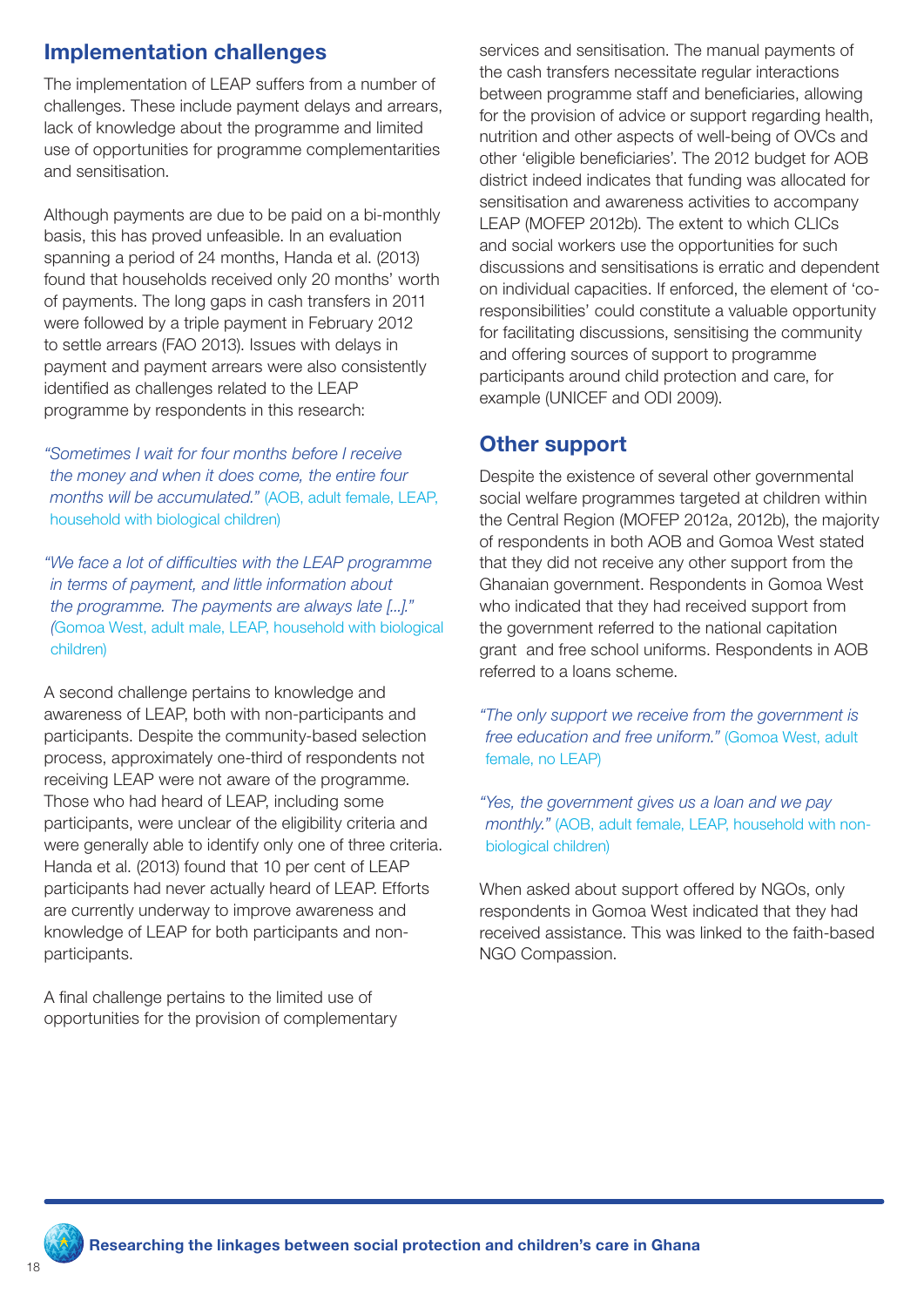# 4 LEAP and quality of care

This chapter discusses the linkages between LEAP and quality of care. In doing so, it firstly provides an overview of what respondents considered to constitute child well-being and care before moving on to discuss the linkages between LEAP, quality of care and child well-being.

### 4.1 Child well-being and care

An important component of the qualitative research focused on eliciting opinions about what constitutes child well-being and care. An understanding of such opinions is imperative when analysing and interpreting findings about the effect of social protection on child well-being and care.

### Material and non-material needs

Responses to questions around what it means for a child to be 'happy, healthy and well cared for' and what a child needs to be 'happy, healthy and well cared for' can be divided into two main categories: (1) material basic needs, and (2) non-material basic needs.

Material basic needs identified by respondents included food, health care, clothes, money, education, shelter and sanitation. The importance of meeting these needs to promote child well-being was referred to by most respondents, including adults and children.

*"The things needed in place in order to ensure that children are happy, healthy and well cared for are money, food, clothes, advice, education and housing."*  (AOB, adult female, LEAP)

The majority of respondents identified such aspects of material basic needs as contributing to child well-being. Non-material basic needs that were acknowledged by respondents as components of child well-being included love, affection, security, peaceful family life and guidance.

*"Parents must show some kind of love and affection and even if they don't have money, they have to learn how to talk to their children to understand them."* (AOB, adult male, LEAP, household with non-biological children)

Individual respondents rarely referred to both basic and non-basic needs in conjunction with each other

but focused on either one of these elements. Children were the only respondents to identify health care and sanitation as contributing to child well-being. Likewise, only adult respondents indicated the role of security, moral guidance and family relationships as being integral to child well-being.

The most frequently mentioned challenge in ensuring that children are happy, healthy and well cared for was poverty. The lack of resources was seen to be a considerable constraint in meeting both children's material and their non-material needs.

*"The biggest challenges parents face are all about money because money is the only thing you can use to provide all the things needed by the child."* (Gomoa West, adult female, no LEAP, household with nonbiological children)

*"The children whose parents are well-to-do are happier than the ones whose parents can't afford their needs. If the needs of both boys and girls are met, they will feel happy and well cared for."* (Gomoa West, adult female, no LEAP)

Other challenges to ensuring child well-being and care included divorce or separation, single parenthood, death, large family sizes, a lack of employment opportunities and issues with children's moral guidance. Children and adults' conceptions of the main challenges were very similar. A number of children also identified the lack of other children's assistance with household chores as impacting upon well-being and care. This included "not listening to advice", "children not going on errands" and "not giving a helping hand".

Given this identified link between poverty and care and the widespread opinion that there is a positive correlation between wealth, child well-being and better childcare practices, we can expect to find LEAP having a positive impact on the quality of children's care. Such effects would be most direct and immediate in terms of material needs but are likely to expand to non-material needs as well.

### Inequalities: gender, age and biological versus non-biological children

Child well-being and care appears to differ substantially between groups of children. Both adult and child respondents pointed towards differences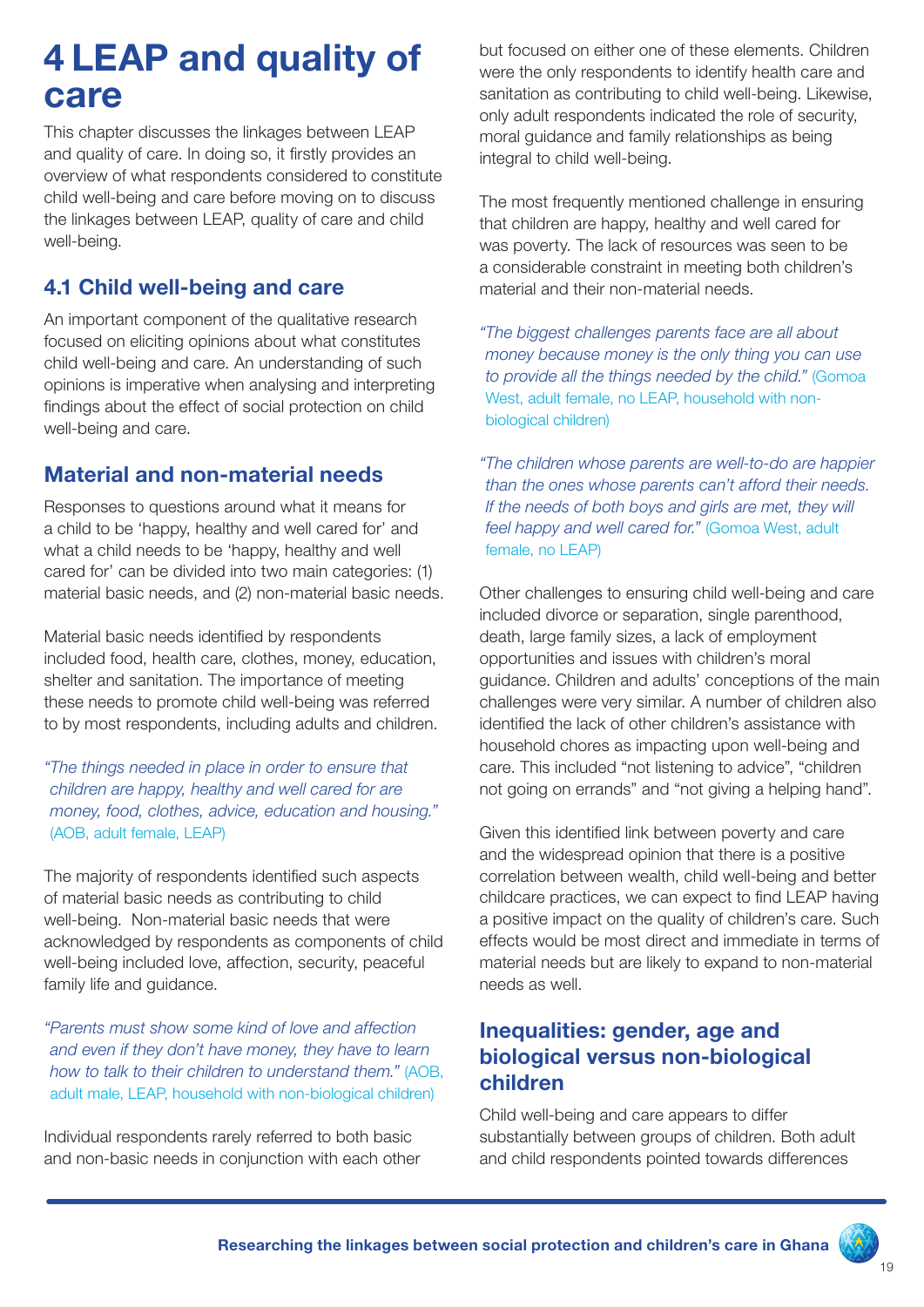between children depending on their age, sex and whether the children were biological or non-biological family members. When asked about inequalities within the household, child and adult respondents frequently explained how children of these different groups were treated differently.

In terms of age, adult and child respondents indicated that younger children generally received more attention. Adults attributed this to the belief that older children could look after themselves. However, a number of children also believed that the older children received better care due to them being able to work and help support the family as they are older. This better care could include greater access to education or better food. As was demonstrated by Andy's activity clock (see Box 1), older children are also expected to do more household activities and take on greater responsibilities.

*"The care differs based on age because the younger ones get more attention than the older ones."* (AOB, male child, LEAP)

*"The older child is well taken care of first so he/she can grow and get a job and then take care of the younger ones."* (AOB, male child, LEAP)

Findings from both adults and children also suggest that there were mixed opinions as to whether girls or boys were treated more favourably. Some respondents believed girls are taken better care of to avoid issues such as teenage pregnancy and due to boys' temperaments being 'more difficult'.

*"The girls are better cared for than the boys because they can get pregnant at any time if they are not well cared for."* (Gomoa West, adult female, LEAP)

Other respondents believed that boys are given better care, as they are the ones who will provide for the family in the future whilst girls will marry into other families.

*"The boys are well taken care of because they can go to school and learn and take care of their parents."*  (Gomoa West, male child, LEAP)

*"Boys are better cared for than girls because it is believed that the girl would soon get a boyfriend who will look after her."* (Gomoa West, female child, no LEAP)

Some respondents also suggest that boys get more free time than girls, and that girls do more housework.

However, an analysis of the children's activity clocks indicates that both boys and girls spent time doing chores such as fetching water, sweeping, cooking, washing up, and working on the family farm.

The most pronounced difference between well-being and care for groups of children as mentioned by respondents refers to biological versus non-biological children. Adults as well as children indicated that biological children are generally treated better than nonbiological children. Many examples were mentioned of non-biological children receiving less affection, having worse access to education and doing more household chores.

*"A biological child gets more love and affection than a non-biological child. The non-biological child does more chores than the biological child and all these make the non-biological child feel less cared for and less happy."* (Gomoa West, adult male, LEAP)

*"[...] the biological children are happier than nonbiological children because most of the parents love their own children more than others."* (Gomoa West, adult female, LEAP]

*"If you live with someone, the non-biological child does most of the house chores and he or she does not even go to school, while the biological child goes to school."*  (AOB, female child, no LEAP)

*"The biological child goes to school and the nonbiological doesn't , or when they both go to school, the biological child's tuition is paid while the non-biological child's fee is left unpaid. Parents buy gifts for their own children and do not buy for the non-biological [child] and it leads to quarrels between both children."* (AOB, male child, LEAP)

A few respondents also indicated that non-biological children are sometimes given better care than biological children. One respondent mentioned that parents are eager to prove to others that the non-biological children are well cared for and therefore give them better care. Another respondent stated that better care is offered when non-biological children behave better than biological children.

*"Some parents care more for the non-biological child because they don't want people to think such a child is being maltreated."* (AOB, male child, LEAP)

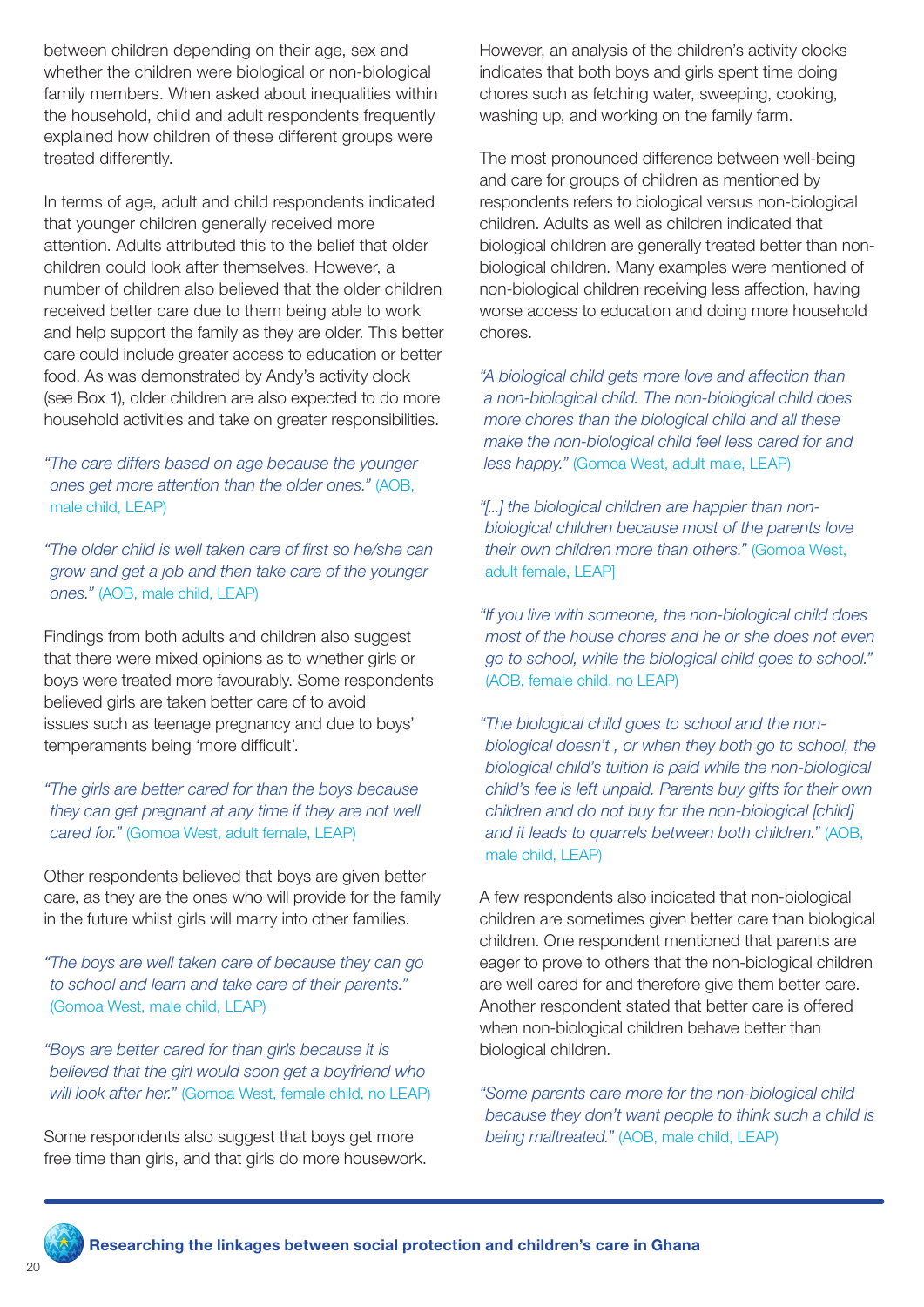*"Others take better care of non-biological children than biological children in cases where the non-biological child is respectful, truthful and runs errands while the biological child behaves stubbornly."* (Gomoa West, male child, LEAP)

Although the majority of respondents pointed towards differences in child care between different groups of children, some adult respondents also recognised the need for equal care amongst all children.

*"All children should be treated the same and well cared for regardless of age, gender, [and whether they are] biological or non-biological."* (Gomoa West, male adult, no LEAP)

The analysis of the demographical situation above pointed towards large family sizes and high dependency ratios in Ghana and particularly in the region included in this study. Many respondents referred to the interface between child well-being and care and family size, and indicated that large family size can pose a problem in providing high-quality care and meeting children's needs:

*"The children's well-being dropped when the number of children increased. It meant more mouths to feed and the room we shared became too small for us."* (AOB, adult female, LEAP, household with biological children)

Large family sizes were also indicated to interact with existing inequalities between children within the household, such as between biological and nonbiological children.

*"In my [community] some of the children are better cared for than others because if the number of children is low, the parents are able to care for them, but if there are more children, then there is a problem. For example, the biological children are always better cared for than the non-biological."* (AOB, adult female, LEAP, household with non-biological children)

#### 4.2 LEAP and effects on child wellbeing and care

This section discusses the effects of participation in LEAP as identified by adults participating in LEAP, children in households participating in LEAP and adults and children who are not included in LEAP. Findings point towards positive effects in terms of supporting carers to provide for children's material needs, and

also contributing positively to improving the fulfilment of non-material needs. Adults and children also identified a number of challenges related to participation in the LEAP programme. These included payment delays and arrears, the small size of the transfer and the potential misuse of money.

#### Benefits: improvements in child wellbeing and care

Findings from the qualitative data show that by and large, cash transfers received through LEAP improve carers' abilities to provide for children's basic needs. Respondents – both adults and children – indicated how participation in LEAP improves children's diets, helps them to go to school, increases family health and happiness and supports the general development of household livelihoods. These positive effects are achieved through increased income and access to the NHIS.

*"It has had a lot of impact on my life in my household because I couldn't feed myself and my children as well. I am now able to pay my hospital bills and my children's fees and provide them with their basic school needs."*  (Gomoa West, adult male, LEAP, household with biological children)

*"Child well-being and care has changed over time because I used to have too little money to take care of them because I could not work and I was very sick and the children were very sick. But now I can take care of (them) because of the LEAP programme."* (Gomoa West, adult male, LEAP, household with biological children)

Many respondents - both adults and children explained how the transfers particularly helped towards meeting educational costs, including school fees, meals, books and uniforms:

*"[...] it has helped me to pay for my children's school food and their school fees."* (Gomoa West, adult female, LEAP)

#### *"It is used to pay my school fees."* (Gomoa West, male child, LEAP)

Given the notable existence of free primary education in Ghana and other programmes for the provision of uniforms, books and school supplies, it is striking to learn that so many respondents consider LEAP vital to meet educational costs.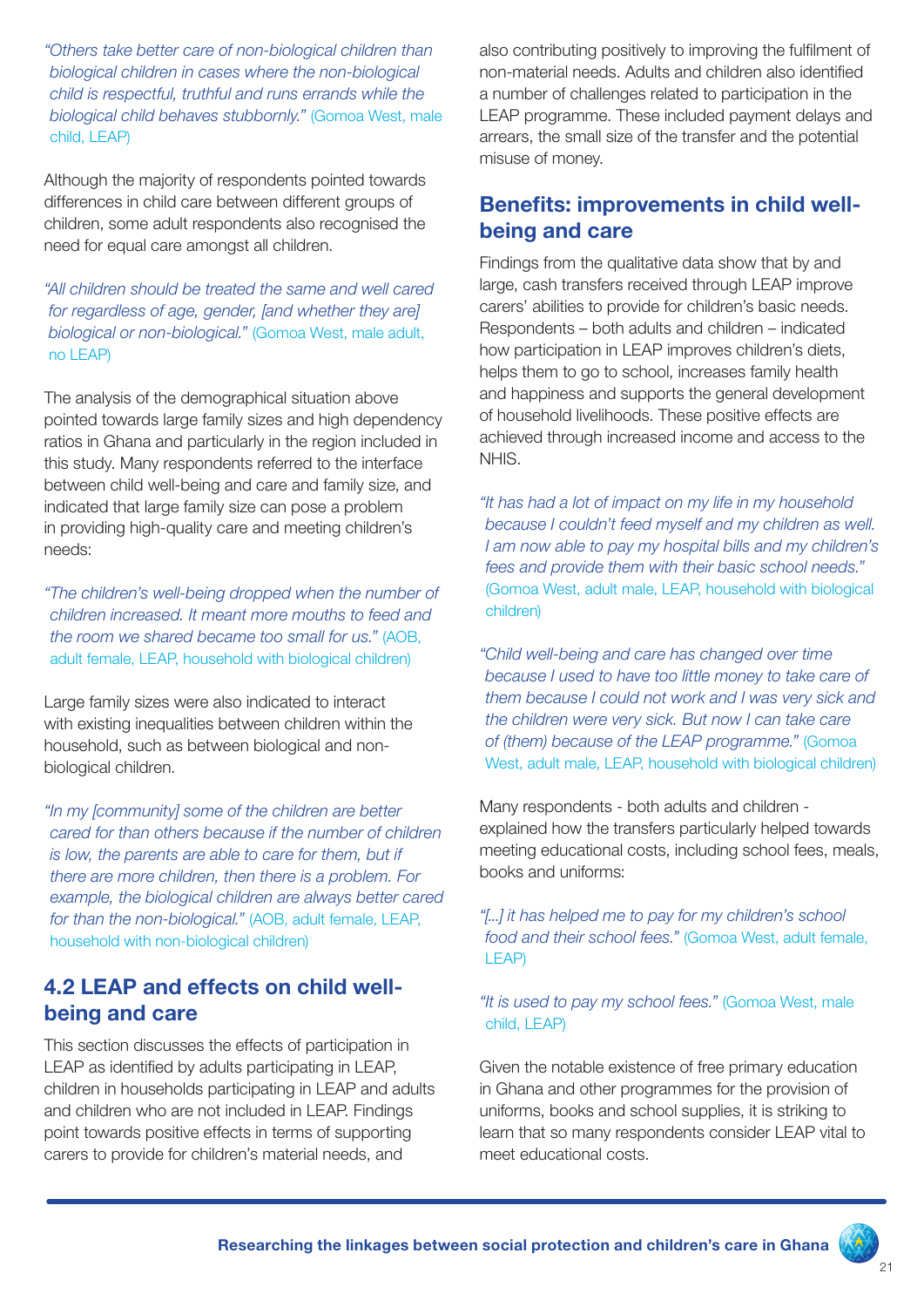The positive effects following LEAP, particularly with respect to education, are corroborated by findings from previous reports. Handa et al. (2013) found that LEAP increased school enrolment among secondary schoolaged children by seven percentage points, and reduced grade repetition among both primary and secondaryaged children. Among primary-aged children, LEAP has reduced absenteeism by 10 percentage points. In terms of NHIS coverage, 90 per cent of all LEAP households have at least one family member enrolled in the scheme (Handa et al. 2013). Although all household members are entitled to free enrolment in NHIS, in practice many beneficiaries still have to pay for registration and insurance premiums (FAO 2013).

Discussions with adults and children show that these improvements in children's basic material needs have also led to increases in family happiness and facilitated better relationships between parents or carers and children. This was particularly noted by adult respondents.

*"[The children] no longer go hungry and all their needs are met so the relationship between us is good."* (AOB, adult female, LEAP, household with biological children)

*"In fact, the LEAP programme has made us become better parents and the children are always happy with their life as well."* (AOB, adult female, LEAP)

*"Yes, there is happiness, more happiness because we have support from LEAP. The child is happy when his needs are met."* (Gomoa West, adult female, LEAP, household with biological children)

Positive impacts on basic needs can largely be attributed to the receipt of cash and enrolment into the NHIS. Programme staff mentioned the role that sensitisation activities (such as education on how cash should be spent to support further income generation) may play as part of LEAP, although these were rarely mentioned by respondents. Respondents who did mention sensitisation efforts linked these to the use of money for investments in livelihood and income generating activities as opposed to, for example, children's care or nutrition.

*"We educate them on what they should use the money for and so far the business education we give them has been effective. The only challenge is that some of the beneficiaries sometimes spend the money on other*  *things rather than venturing into a small-scale business. We also ensure that we ask what the money is being used for at any point in time."* (AOB, social worker)

Respondents were split between those who indicated that transfers can have spillover effects that lead to positive impacts for children in households not participating in LEAP and those who believed that there were no impacts outside of beneficiary households. The most common effects that were mentioned referred to food or money given to other households.

*"When my children bring their friends home, they join my children to eat so in a way they have benefited."* (AOB, adult female, LEAP, household with biological children)

The LEAP manager in Gomoa West also noted that beneficiaries with extended families would also be expected to share some of the money with their extended family members.

*"It is possible that those who are not participating in LEAP may experience impact. For example, an extended family would have to give money to those who are not participating."* (Gomoa West, LEAP programme manager)

Respondents who indicated that LEAP had no spillover effects on other community members attributed this to the size of the transfer being too small.

*"The money is not enough to cater for our household so it is difficult to help other children."* (Gomoa West, adult male, LEAP)

#### Challenges: small transfer amounts and large family sizes

The quote above refers to one of the main challenges with respect to LEAP and its impact on child well-being and care. As discussed previously, LEAP transfers are small as a share of average household consumption. This low transfer amount, in conjunction with the cap on the maximum number of beneficiaries, and large family sizes, undermines the potential impact of LEAP. Many respondents indicated that the amount of money was too small and that they should be receiving more given their family size.

*"We face a lot of difficulties with the LEAP programme in terms of payment, and little information about the* 

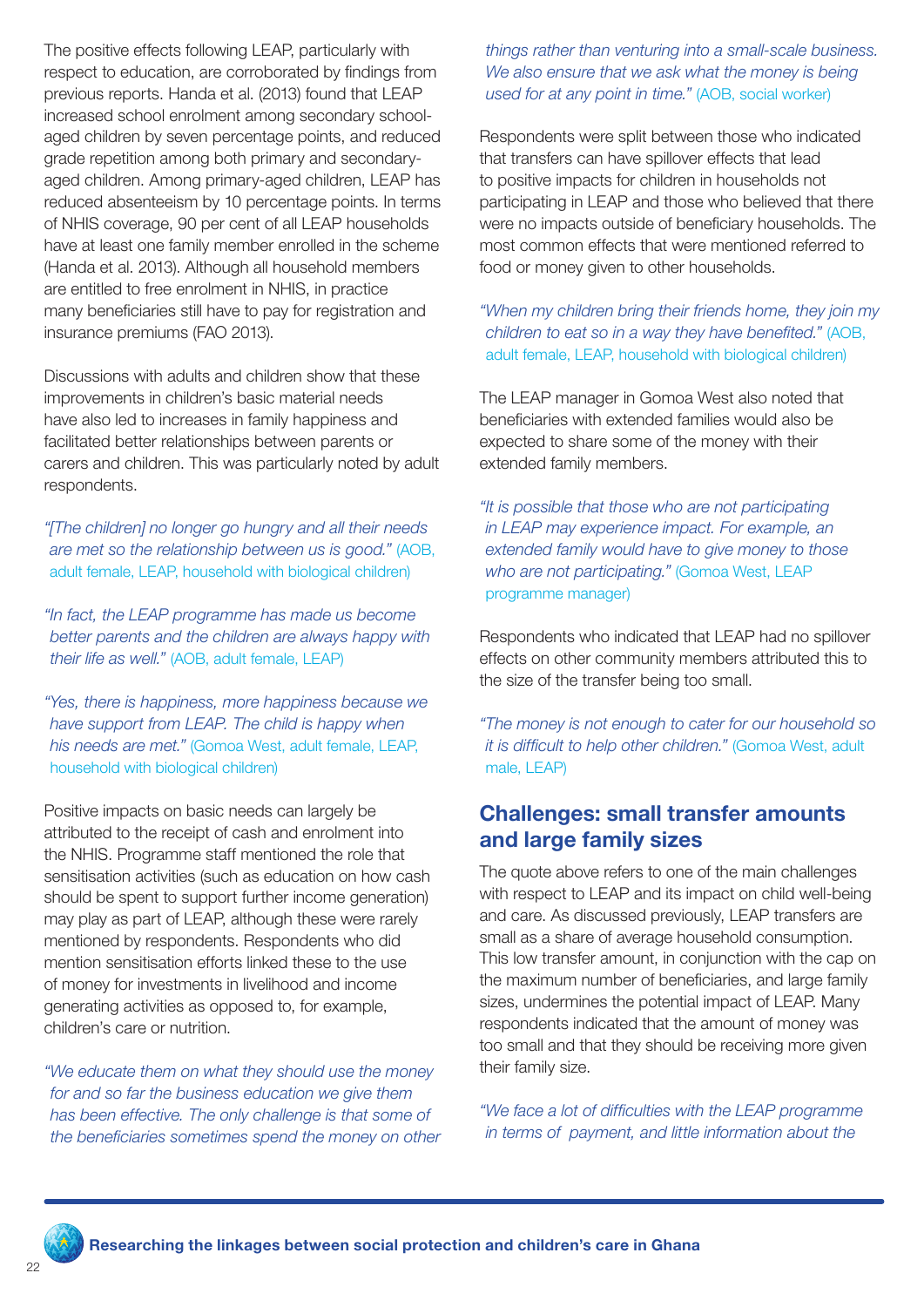*programme. Payments are late and the amount given is small. I should receive more than what [I] am being given depending on the number of people living in the household."* (Gomoa West, adult male, LEAP, household with biological children)

*"Some people benefit more than others because some families have many children, so the money is not enough for them, and some families do not have many children, so the money is enough for them."* (AOB, female child, LEAP, household with non-biological children)

The impact of LEAP is further undermined by irregular payments and payment arrears. Programme participants are supposed to receive bi-monthly payments but many indicate that this does not happen in reality. The issue of payment delays and arrears has been found to be a constraining factor with respect to LEAP in existing impact evaluation reports (Handa et al. 2013, FAO 2013).

#### Challenges: the interplay with existing **inequalities**

As discussed above, the situation with respect to child well-being and care differs considerably between different groups of children. This holds most notably between biological and non-biological children. Although the LEAP programme does not cause these inequities, it may play a compounding role in two ways: (1) the additional resources available within the household may be spent in favour of biological rather than non-biological children, thereby widening the divide, and (2) OVCs are one of three groups of 'eligible beneficiaries', setting them apart from other children in the household.

Respondents in this research pointed towards the compounding effect of LEAP on existing inequalities. In particular, children indicated that the ways in which the transfers are spent confirm the relatively advantaged positions of different children within the household, including older children and, most notably, biological children.

*"The money given to [the] non-biological child is less than that given to the biological child."* (AOB, female child, LEAP)

*"Yes, the biological child gets more benefits because he is the person's child."* (Gomoa West, male child, LEAP)

Sensitisation of LEAP staff, beneficiaries and carers about the differential levels of care received by children within a single household, and the way in which transfers can or should be used to the benefit of all children, can be powerful in reversing the effect of LEAP on these inequities and reducing rather than perpetuating them.

The issue of direct targeting of OVCs and their carers, and the extent to which this plays into issues of stigmatisation or tensions at household level, did not emerge strongly from the data collected within this research. Findings from elsewhere in Sub-Saharan Africa, however, suggest that singling out non-biological children or OVCs as a particular category for the receipt of cash or food transfers can lead to feelings of resentment and jealousy from other children in the same household (Roelen et al. 2011). Reasons for this issue not having been observed strongly in this research likely include the widespread traditional practice of extended family care for OVCs and the fact that LEAP transfers are not targeted and awarded to the individual OVC but are delivered to his or her carer. Nevertheless, the potential adverse side effects following a narrow focus on a vulnerable and stigmatised target group should not be lost sight of in the future implementation of LEAP.

#### Challenges: the misuse of money

A final challenge for the role of LEAP in supporting children's care and well-being relates to the use of the transfer. A number of respondents – adults and children – highlighted that the cash may not be used for its intended purpose to improve household living conditions, livelihoods or children's care. Respondents alluded to the 'good use of money' and how not everyone used the money well, with some suggesting that it was spent on alcohol and drinking. This was not always specific to the LEAP transfer in particular but considered an issue across income earnings more generally.

*"[...] Sometimes the children feel the parents don't spend the money on them or meet their needs so they in turn act waywardly towards the parents or caregivers. There have been cases where some children want to receive the money themselves due to the above reason."* (AOB, LEAP programme manager)

*"If they (fathers) work and earn money, they shouldn't use it to smoke and drink but rather use it to take care of their children."* (Gomoa West, male child, no LEAP, household with biological children)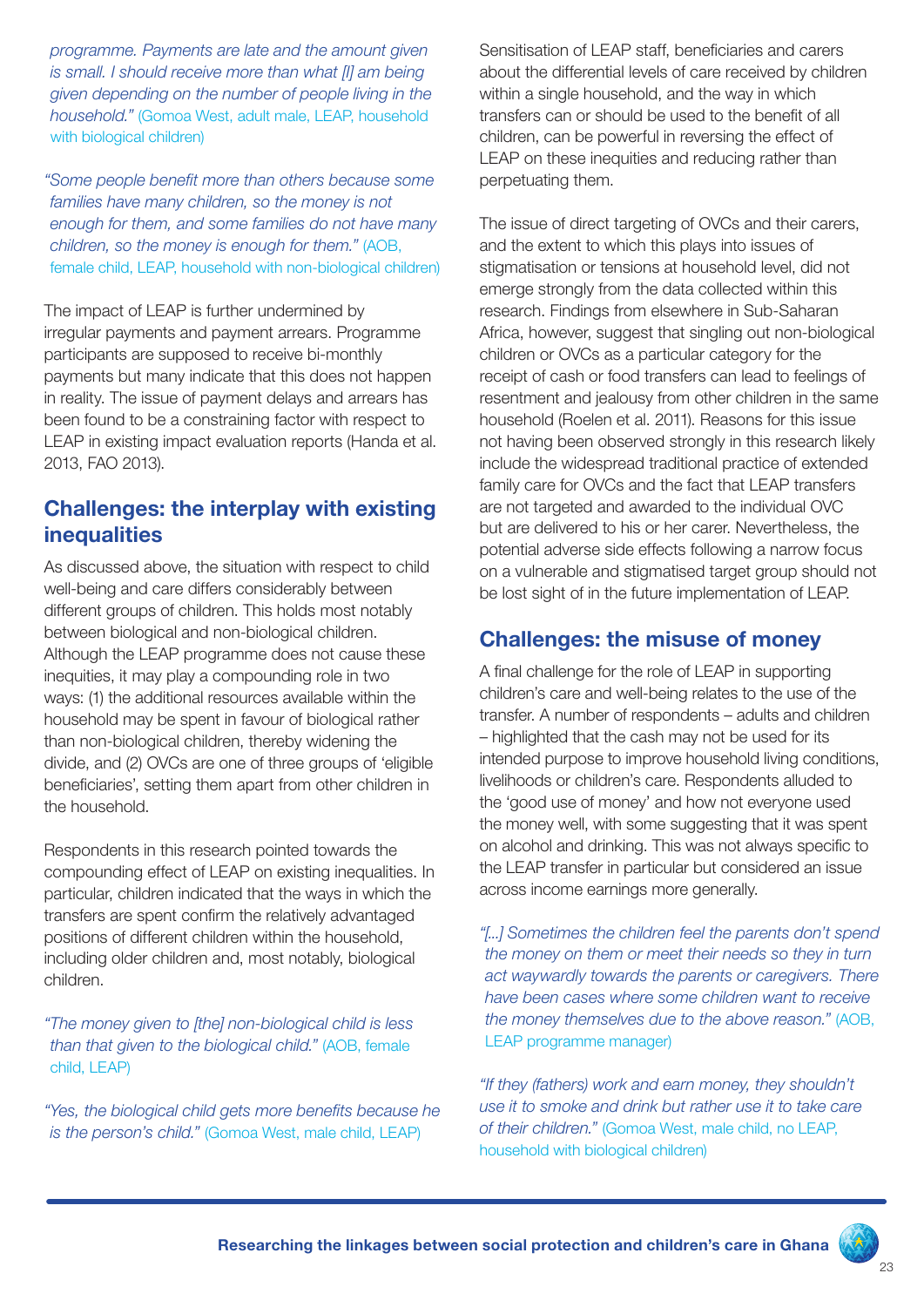# 5 LEAP and the prevention of loss of parental care and family separation

Before considering the linkages between LEAP and the loss of parental care, and the linkages between LEAP and family reunification, we discuss the causes of loss of parental care and family separation. These pertain particularly to children who are living in kinship care.

Respondents listed many causes of family separation, linked to a lack of resources within the family, death within the family and domestic conflicts. The most commonly mentioned causes include poverty and inadequate shelter (i.e. not enough rooms for all children), often compounded by large family sizes. Children more commonly referred to the issue of large family sizes and its interplay with lack of resources and inadequate shelter.

*"The reason why children are separated from their parents is [that] their rooms are not enough for the children to live with them."* (Gomoa West, adult male, LEAP, household with non-biological children)

*"Large family size: some have 6 or 10 children and can't afford to take care of them all so they give some out to relatives to cater for them."* (Gomoa West, male child, LEAP)

*"When parents do not have money to cater for their children, such a child might have to live with someone."* (AOB, female child, LEAP)

*"I don't live with my mother because she owed a debt she couldn't repay so she left home and I had to live with my uncle."* (AOB, female child, no LEAP)

Changes in family composition, due to death, migration or divorce, were also mentioned as a cause for separation. Adults and children both indicated that disrespectful or stubborn behaviour may also lead to children being sent to live elsewhere or choosing to leave home. Similarly, family tensions and conflicts may lead to parents or children initiating separation.

*"It is regular for children to stay with other parents. This usually happens when [the] parents of those children die. We have all [a lot] of grandparents for instance who are taking care of their grandchildren, most of whom have lost their parents."* (AOB, LEAP programme manager)

*"Some dads are late [deceased] so the burden becomes much on the mum and so someone else might offer to cater for the child."* (Gomoa West, male child, LEAP)

*"Where a child gives the parents trouble, such parents can decide to give the child out to someone who needs a child to live with him/her."* (AOB, female adult, no LEAP, household with biological children)

*"Some parents do not treat their children well and they don't give them money to go to school so they are always stranded and hungry. Such children might leave home to go to live with someone who treats them better."* (Gomoa West, female child, no LEAP)

A number of respondents – primarily adults – also attributed children leaving home to issues of internal trafficking and child labour. These include children being separated from their families on the premise of receiving better education, going to work for the fishing industry on Lake Volta and performing sex work.

*"Individuals also take people's children from their parents with the promise of caring for the child and providing the child [with] an education."* (AOB, adult female, no LEAP)

*"Yes, [it] is common that children are separated from parents because some [...] parents push their children into prostitution just to provide money for food."*  (Gomoa West, adult female, no LEAP, household with nonbiological children)

In response to the question: "*What could prevent family separation?*", answers were in line with the identified causes of separation. Respondents pointed towards the importance of alleviating poverty, ensuring better shelter, reducing family conflict and improving communication within the family. Other important factors included family planning, love and affection for children, children's good behaviour, better housing and more job prospects for parents. All respondents, both adults and children, pointed towards this wide set of

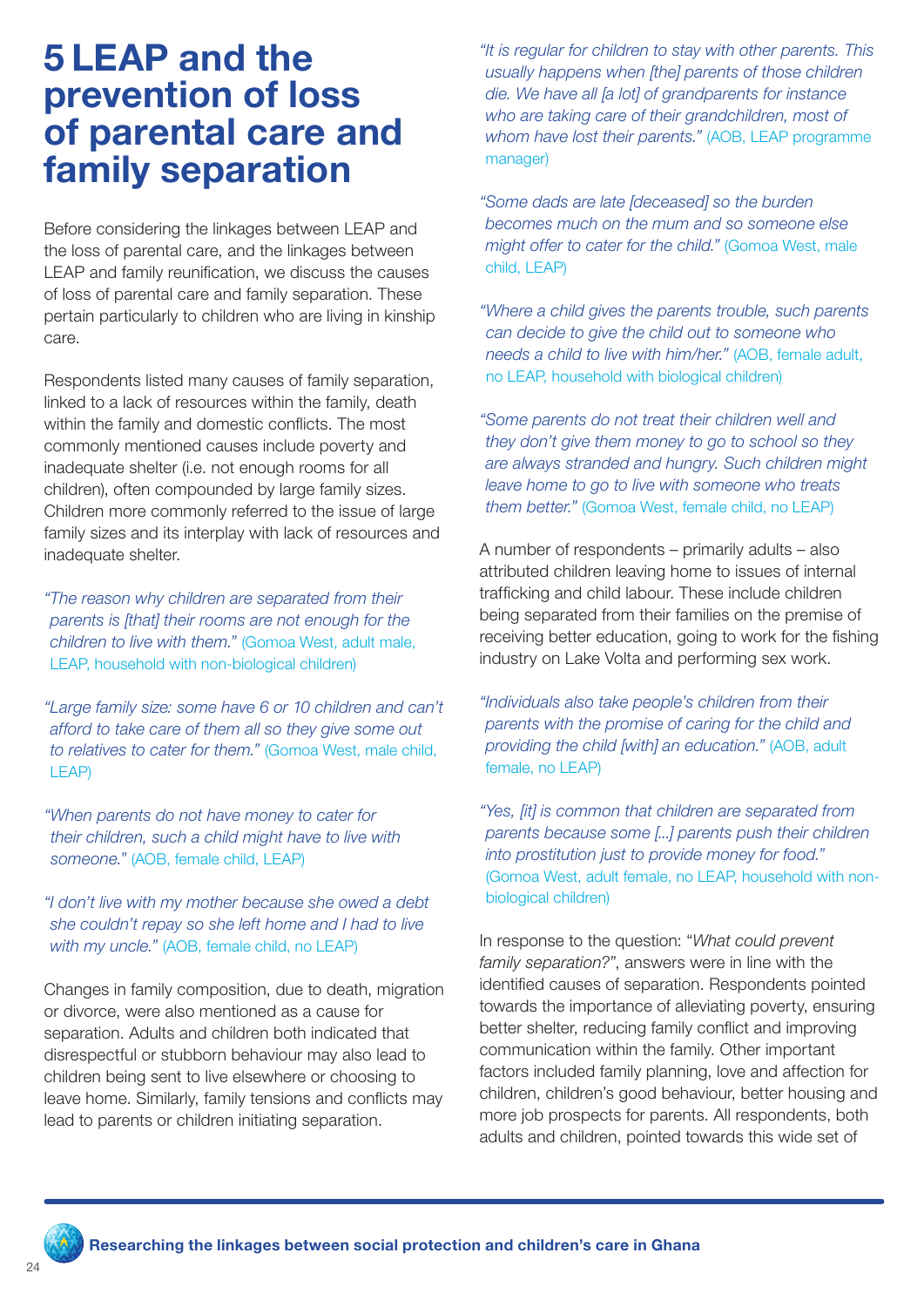issues as important for preventing family separation.

*"It can be prevented if there is enough money and more rooms for the children. It can also be prevented with enough help from the LEAP programme."* (AOB, adult male, LEAP, household with biological children)

*"It can only be prevented if there is peace in the house. It can also be prevented if there is more room for the children."* (Gomoa West, female child, LEAP)

*"[...] rooms should be many so that children are able to live with their parents, to avoid bad treatment. It can also be solved if the parents have money. I think it can be also be solved if the children take their parents' advice."* (Gomoa West, adult female, LEAP, household with biological children)

*"[Separation can be prevented] when parents have jobs and sources of income. Love between parents and unity in the house can prevent separation."* (AOB, female child, no LEAP)

A number of adult respondents also indicated that sensitisation programmes would be beneficial in terms of preventing separation.

*"Help from the government to train parents and children on the implications of separation."* (Gomoa West, adult female, no LEAP)

*"[The] government should teach and sensitise the community on the need for family planning."* (Gomoa West, adult female, no LEAP, household with nonbiological children)

The LEAP programme has the potential to impact on these reasons for family separation in various ways, both positively and negatively. The provision of cash transfers directly reduces poverty and can improve living conditions, including shelter. This improved ability to provide for children's basic material needs can prevent the need for placing children in the care of others and may lead to improved relationships between parents and carers, all of which could support the prevention of family separation and loss of parental care.

When asked directly whether LEAP could play a role in preventing family separation, respondents indeed largely referred to the programme's role in poverty reduction and the improvement of living conditions, leading to children not needing to live with other families.

*"It has helped some of the parents to get one or two houses for their children."* (AOB, adult female, LEAP)

*"Some of the parents are able to build up some rooms to prevent children being separated from their parents."* (AOB, female child, LEAP)

*"People give out their children due to poverty, so when they get LEAP, they will keep their children."* (Gomoa West, adult female, LEAP, household with biological children)

Respondents also gave examples of how LEAP has supported family reunification for households that they know. These examples mostly refer to the role of increased income as a result of participation in LEAP.

*"When I lost my husband, I could not meet all the needs of my children and I explained the situation to my children and they understood. Although my husband's family took away all my children, now they have all returned except for the one staying with the aunt."* (AOB, adult female, LEAP, household with biological children)

*"Even if the child resides outside the home, when the mother gets the money she can bring back the child and cater for him/her."* (AOB, female child, LEAP)

A potential negative effect of LEAP in terms of family separation and loss of parental care is the issue of misuse of transfers received through the programme, as discussed above. LEAP staff and children raised concerns about adults not using the money for the benefit of children within the household but spending it on alcohol instead. In such cases, the transfer fails to improve children's well-being and quality of care, at best, and can, at worst, increase domestic conflict and tensions, playing into causes for family separation.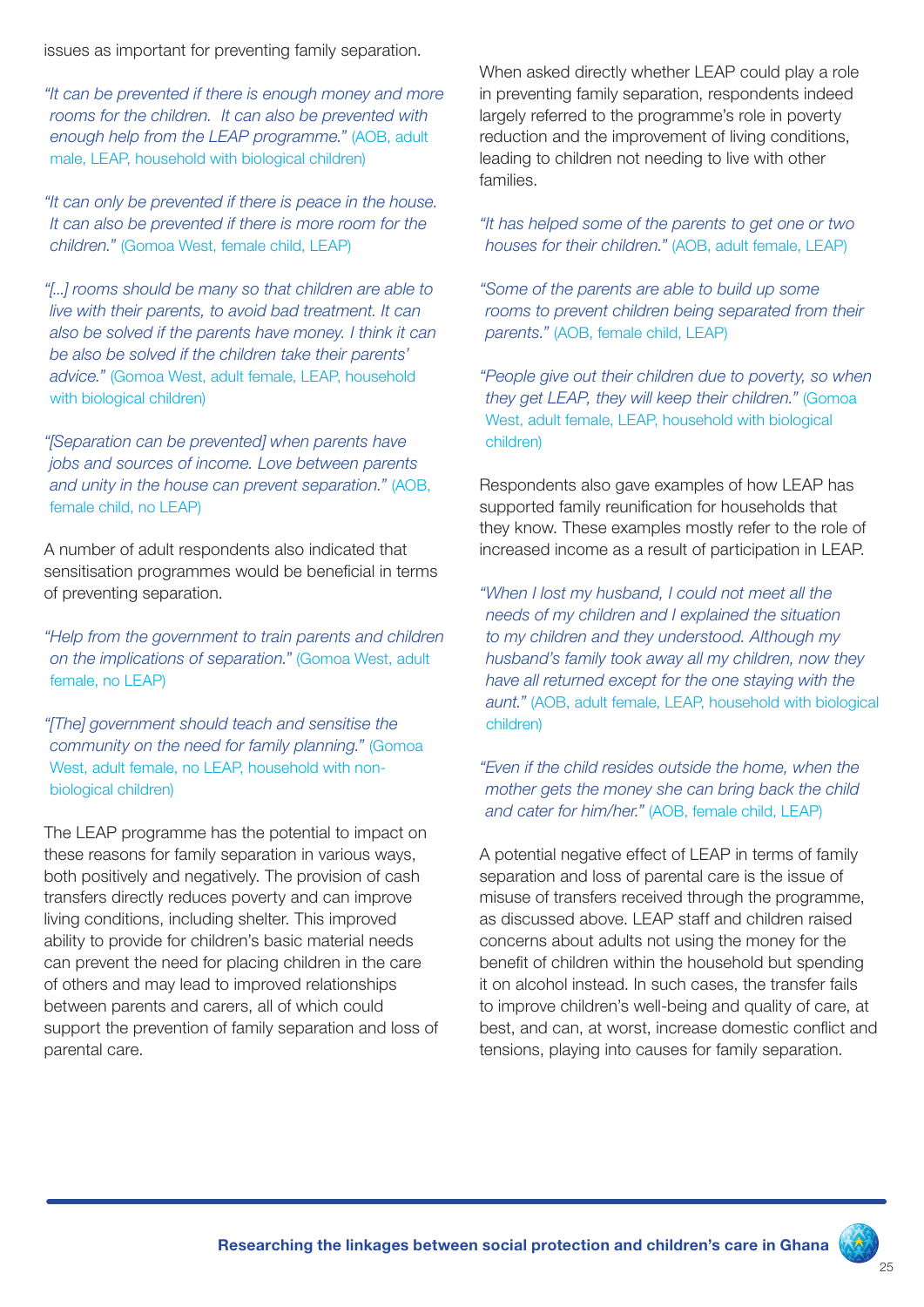# 6 Incentives for kinship care

Although LEAP is not designed to operate as a grant for sponsorship for kinship carers or to specifically support alternative care for children, the programme provides a valuable case study to investigate the potential role of a cash transfer in supporting alternative care for children. This holds particularly true as being a single carer for an OVC is one of the three eligibility criteria of LEAP. The programme therefore directly targets single and double orphans or vulnerable children within households, many of whom are in kinship care. Respondents were asked about the role of LEAP as well as cash transfers more generally in terms of incentivising and supporting kinship care.

In order to consider the potential incentive that a cash transfer may offer for kinship care, we firstly assess the reasons for providing care for non-biological children. Adult respondents who were taking care of nonbiological children indicated that reasons for looking after the children included compassion, family ties, economic incentives for the future or the child serving as an extra source of labour.

*"What normally motivates families to care for other children who are not their own is that they have love and affection for the child and also have money to take care of them."* (AOB, adult female, LEAP)

*"If I care for another child and he/she grows, he will in turn take care of me."* (AOB, adult male, no LEAP, household with non-biological children)

*"The reason why I have also decided is because they will help me in the farm activities during the weekend and after school."* (Gomoa West, adult female, LEAP)

*"I am old and lonely so I need a child to be around me to make me happy and also run errands for me."*  (Gomoa West, adult female, no LEAP)

When asked whether the provision of a cash transfer as an incentive to care for non-biological children was a good or bad thing, respondents provided mixed responses. Some believed that such transfers can offer the necessary assistance in providing for children's basic needs whilst others pointed towards

some beneficiaries using the transfers for their own benefit or for biological over non-biological children.

*"It is a good thing. If a person loves a child and takes care of the child and then gets an incentive, it will help them to better care for the child."* (Gomoa West, adult female, LEAP, household with biological children)

*"Sometimes it is good and sometimes it is not good because most of the parents use the money to care for their own children or they use the money to provide for the needs of their children."* (Gomoa West, female child, LEAP)

*"Provision of a cash transfer can be good and bad: good in the way that most of the children need help from the government to achieve their aim, and it can be bad in that most of the parents will use the money to do their own thing. In most cases, parents use the money to buy expensive things for themselves and for their own children."* (Gomoa West, adult male, household with biological children)

Although not explicitly mentioned by respondents, an additional concern regarding the use of cash transfers in supporting kinship care is the potential creation of perverse incentives. As indicated above, incentives for caring for non-biological children include their role in caring for the elderly, providing labour capacity and acting as a future safety net. The explicit provision of cash transfers to families for supporting nonbiological children may play into motives that are not underpinned by family ties or emotional attachment, exposing children to poor quality of care or harmful practices at work. This increased vulnerability to child labour is in line with a study focusing on the wider issue of child domestic work and extended family care or 'fosterage' in the Northern and Upper East Regions of Ghana. The study states that "the social arrangements for some girls can be viewed as an extension of the fostering structure, while for others the arrangements amount to child labour" and it suggests that there is a fine line between fosterage and child work which has "gone beyond the level of social arrangement and traditional training and has taken on an increasingly commercial nature" (MOESW and UNICEF 2010). Close monitoring of the use of cash transfers or sponsorships to support kinship care will be imperative in aiming to prevent perverse incentives and adverse consequences.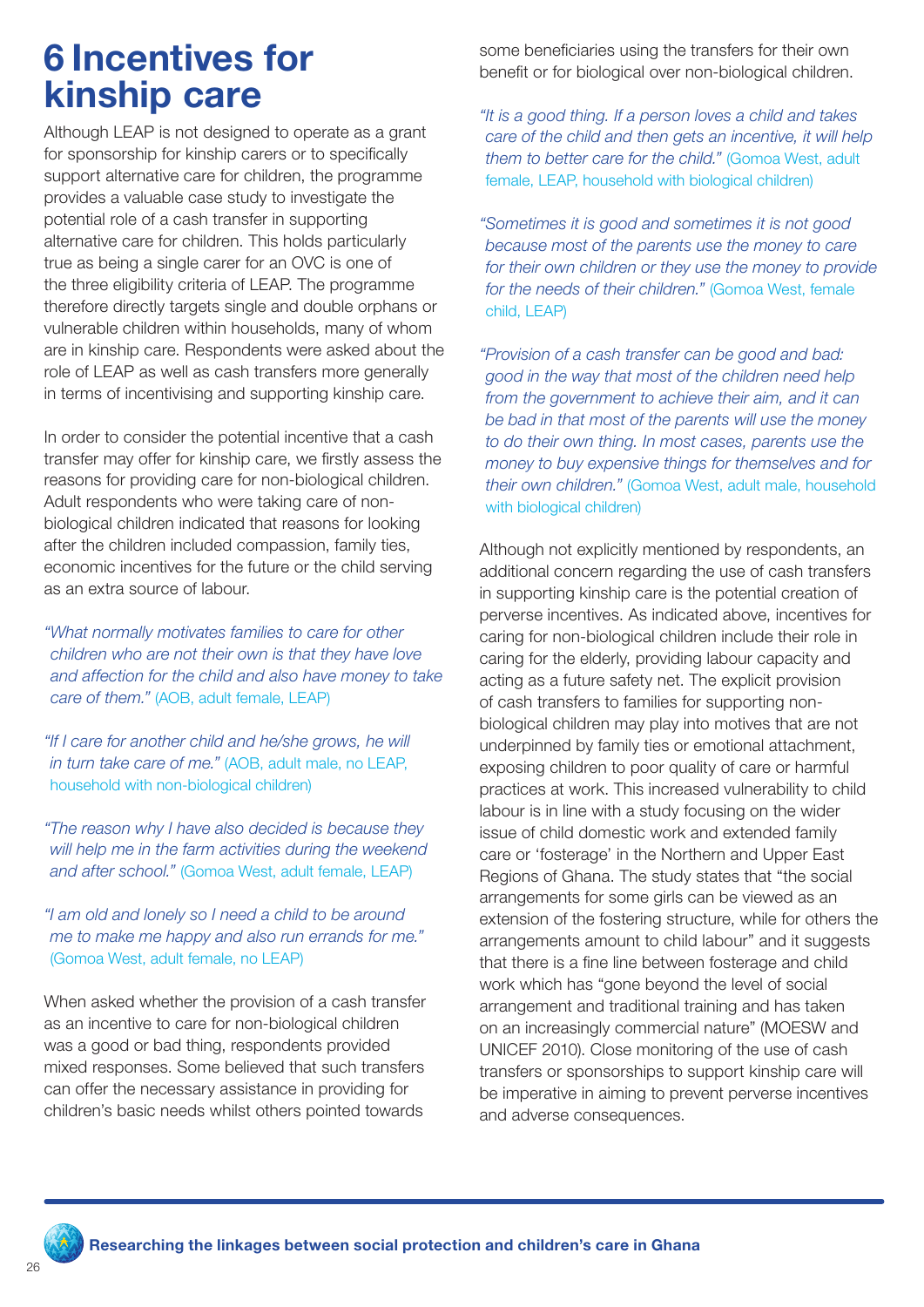# 7 Conclusion and lessons learned

This chapter summarises the main lessons learned based on the research findings discussed in this report. We formulate recommendations for the way forward against the backdrop of ongoing policy initiatives and developments in Ghana.

# 7.1 Lessons learned

#### LEAP plays a positive role in improving child well-being and quality of care.

This research shows that LEAP has positive effects on both material and non-material aspects of care for children in households receiving LEAP. The transfers provide much-needed support to household heads and other members to purchase food, clothing and other basic needs. The transfers are also often used to cover educational expenses, including school fees, meals, uniforms and books. Benefits from LEAP have the potential to spill over to households and children not directly participating in the programme through the sharing of food and money within extended family or community networks, although this appears limited at this point. The link to the NHIS and exemption from fees has also helped programme beneficiaries to afford health care, particularly for their children.

The ability to provide for children's material needs subsequently positively impacts non-material aspects of well-being and care. Tensions and stress within the family – between carers, between children and between carers and children – are reduced and both adults and children indicate that relationships within the household improve due to the receipt of LEAP.

These findings underline the importance of embedding the National Action Plan for Orphans and Vulnerable Children (NPA-OVC) in the National Social Protection Strategy (NSPS) and the acknowledgement that social protection has a vital role to play in supporting OVCs, both in terms of material and non-material aspects of care and well-being.

#### LEAP has the potential to prevent loss of parental care and support family reunification.

LEAP has the potential to play a positive role in preventing loss of parental care and supporting family reunification. Poverty and lack of resources were

identified as the major causes for adults or children leaving the family, and for children being cared for within the extended family. As such, the positive effects of LEAP on material and non-material aspects of care and well-being can set in motion a positive virtuous cycle. This is particularly pertinent in a context of high prevalence of child labour and occurrence of trafficking, as is the case in the region of focus in this research. By supporting families to stay together, LEAP could reduce the numbers of children entering into child labour and make families more resistant to the practices of traffickers.

#### Benefits from LEAP do not benefit all children equally.

The analysis of children's care and well-being indicates that great differences exist between the quality of care and levels of well-being for children across and within households. Non-biological children in particular are likely to be disadvantaged in comparison to their biological peers and household members. Although LEAP is not a cause for the creation of such inequities, the additional resources made available within the household can reinstate and compound existing differential treatments. LEAP transfers are sometimes spent in favour of biological rather than non-biological children, thereby widening the divide. Sensitisation activities can be a powerful tool for creating an understanding about existing inequities and their interface with LEAP, and for turning a negative effect into a positive cycle.

#### Implementation challenges undermine LEAP's positive impact.

LEAP suffers from a number of implementation challenges that compromise its potential to improve quality of care and reduce family separation. The widespread issues of payment delays and arrears within LEAP greatly undermine its potential positive effects. The lack of regularity and consistency of payments makes it difficult to plan or invest; the transfer is considered a windfall rather than a consistent and reliable source of income. The current limited use of opportunities for sensitisation on spending of cash for children's benefit or for promoting children's care as part of LEAP is a missed chance in terms of both supporting conducive spending of the transfer (thereby reducing potential misuse of cash) and creating awareness about differential treatment of biological and non-biological children. The programme also faces challenges with respect

XX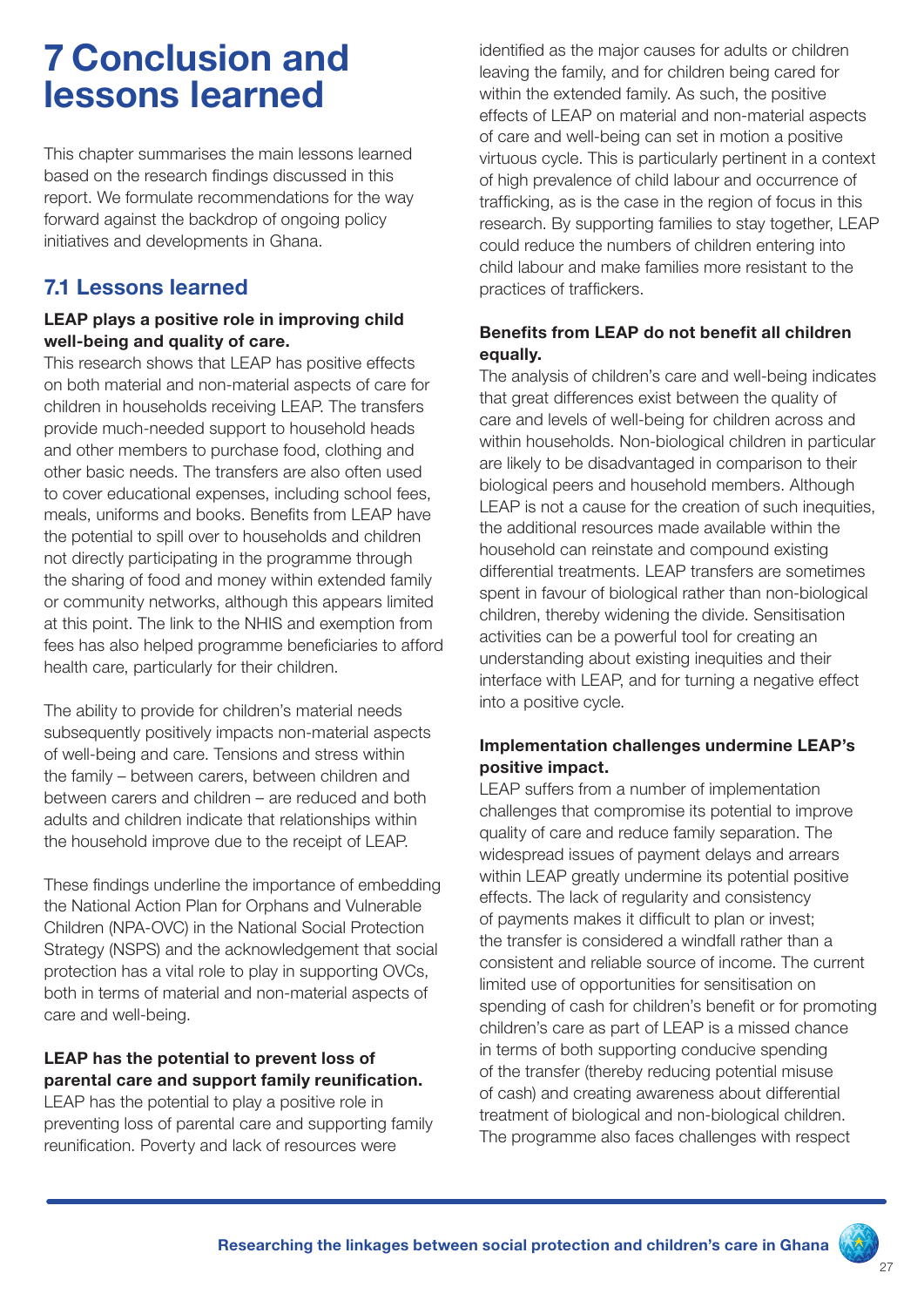to the implementation of its element of conditionality: conditions exist in theory but awareness around them is limited and they are not enforced in practice. Verification of adherence to conditions often allows for greater interaction between programme staff and beneficiaries and therefore opportunities to create awareness and sensitisation. That said, the extent to which the enforcement of conditions per se would improve outcomes for children is not clear from this research, given the current positive effects without the requirement to comply with conditions.

#### Transfer sizes and beneficiary caps compromise LEAP's positive impact.

Small transfer amounts undermine the potential positive impact of LEAP on children's care and wellbeing. Although the size of the transfers has tripled in recent years, it still constitutes a relatively small proportion of average household consumption and therefore provides a limited contribution to household resources. The potential positive effects are further compromised by large family sizes and the cap on the maximum number of beneficiaries per household who can be included in the programme. Particularly in large households, this reduces the per capita amount of the transfer to a tokenistic amount.

#### The potential role of cash transfers in incentivising kinship care presents a mixed picture.

Findings following questions about motives for caring for non-biological children and the role of LEAP or other benefits in such motives provided a mixed picture of the extent to which a cash transfer can positively support kinship care. Whilst most respondents suggested that feelings of affection, family ties and kinship were important reasons in deciding to care for a child that is not their own, others mentioned the role that children can play in housework or household production and in providing a safety net for the future. The provision of a cash transfer to carers of non-biological children was generally considered to be a good thing as it would allow resource-constrained households to afford the care for these children. LEAP or other forms of transfers can therefore provide much needed and positive support to households caring for children that are not their own and contribute to the care and well-being of non-biological children. That said, concerns were also raised over the extent to which caregivers use the cash for their own purposes rather than for the benefit of the non-biological

children, particularly in households that have primarily economic motives for providing kinship care. At best, this presents a missed opportunity for non-biological children to benefit from the help provided. At worst, the cash incentive could play into economic motives for the provision of kinship care and create a harmful situation for children. Although research findings do not provide direct evidence of this happening in LEAP, the various incentives for caring for non-biological children as mentioned by respondents (caring for the elderly, providing labour capacity and acting as a future safety net), in conjunction with concerns raised about kinship carers prioritising their biological children's and their own needs over those of the non-biological child, suggest that the potential risk of secondary separation should not be lost sight of.

# 7.2 Recommendations

Address implementation challenges, particularly payment delays and arrears. Regular and reliable payments instil confidence in programme beneficiaries and help them to plan for and invest in the future. Payments that are made on time and to the full entitlement will contribute to LEAP's positive impact, improving outcomes with respect to the fulfilment of material needs and subsequently non-material needs.

Increase transfer size in conjunction with removing or relaxing the cap on the maximum number of beneficiaries per household. Although positive impacts have been observed for LEAP, these are constrained by the relatively small size of the transfer in relation to average household consumption. The potential is further undermined by the interplay with large family sizes and the maximum number of four 'eligible beneficiaries' per household, reducing the transfer amount per household member to an almost negligible amount in the case of large households. Children are disproportionately disadvantaged as they are more likely to live in larger households. An increase in the transfer size per 'eligible beneficiary', in conjunction with the removal or relaxation of the cap on the maximum number of 'eligible beneficiaries' per household, would strengthen the existing positive impact of LEAP on child well-being and care and increase the potential for spillover effects to nonbeneficiaries.

**Strengthen sensitisation activities within** LEAP. A more strategic use of opportunities within

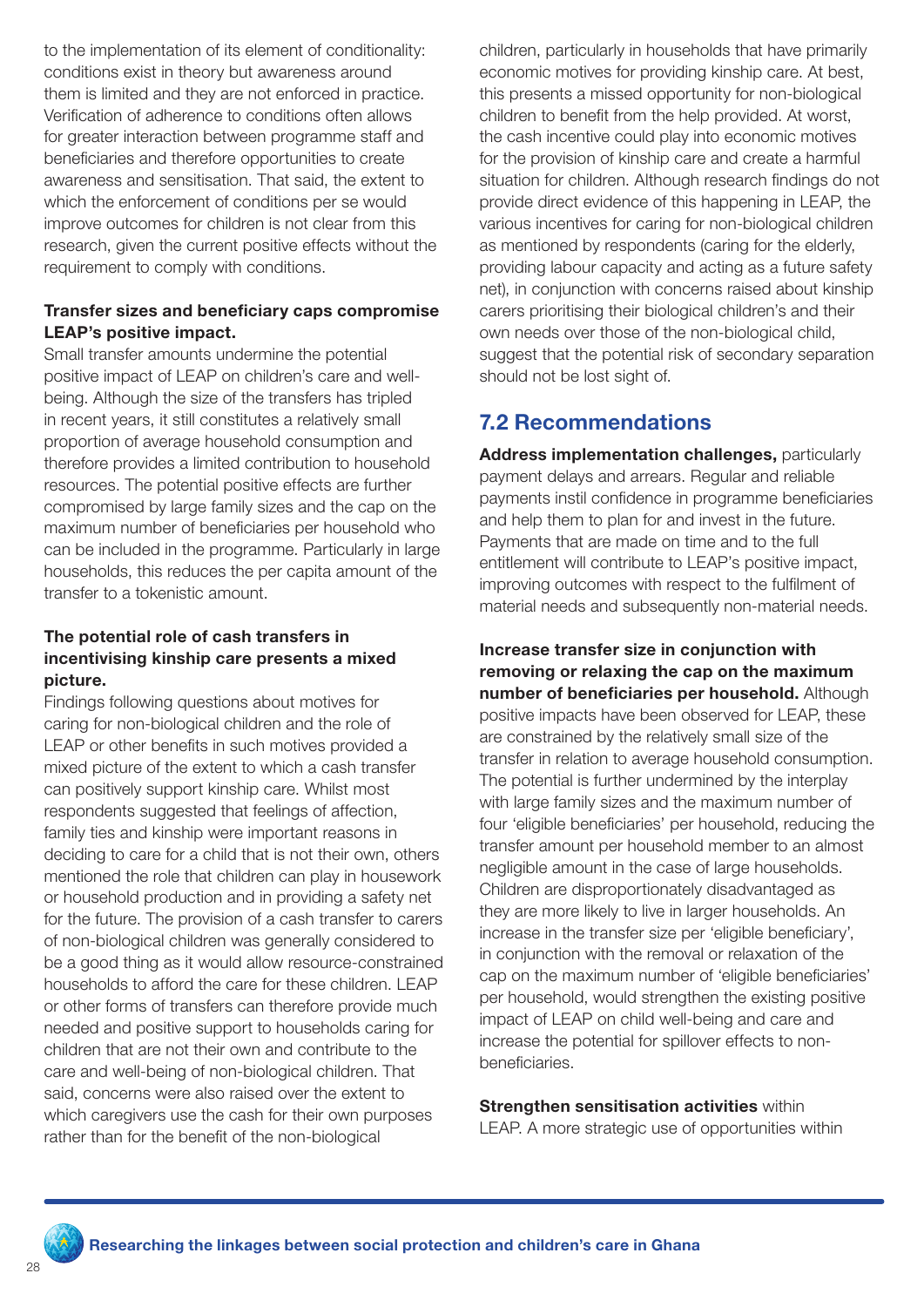the programme to raise awareness and sensitise programme beneficiaries about issues regarding use of the transfer, the importance of spending on education and health, existing inequalities between biological and non-biological children and positive elements of children's care could reinforce LEAP's positive impacts with respect to improving child well-being and care and preventing family separation. It could also work towards counteracting unintended adverse effects such as compounding inequalities between biological and non-biological children and misuse of cash. Such sensitisation activities could be undertaken when beneficiaries come to collect their transfers. Further opportunities would exist during other interactions between programme staff and beneficiaries, for example when adherence to conditions is verified (in the event that these are enforced in the future). The value and pertinence of greater use of opportunities for sensitisation and awareness raising has already been pointed out by others in relation to improving gender equity within the programme (Gbedemah et al. 2010).

Build stronger linkages to social services and child protection structures, to fundamentally address inequities between biological and nonbiological children and to support kinship carers when they need it. This research focused on the role of LEAP in improving children's care and well-being and

identified current positive impacts as well as scope for improvements to reinforce that impact. That said, it also has to be recognised that a cash transfer and the programme staff administering and implementing the transfer have their limitations, particularly in addressing structural inequalities that are ingrained in the traditions and social fabric of society. In particular, the differential treatment of biological and non-biological children and the economic motives underlying the rationale for providing kinship care warrant the need for stronger linkages to social services and specialised social workers. This would ensure that LEAP programme staff have a referral mechanism when encountering situations of differential treatment, child labour or harmful practices. The need for stronger linkages between social protection, social work and child protection has been established in other studies in Ghana (UNICEF and ODI 2009) and the wider Sub-Saharan region (Roelen and Shelmerdine 2014; Roelen et al. 2012). It may also be valuable to create linkages between LEAP and more informal structures for protecting children, such as community-based committees. Appropriate models combining formal and informal structures will depend on available resources and capacities on the part of formal social service providers and within the communities themselves (Roelen et al. 2012.).

RA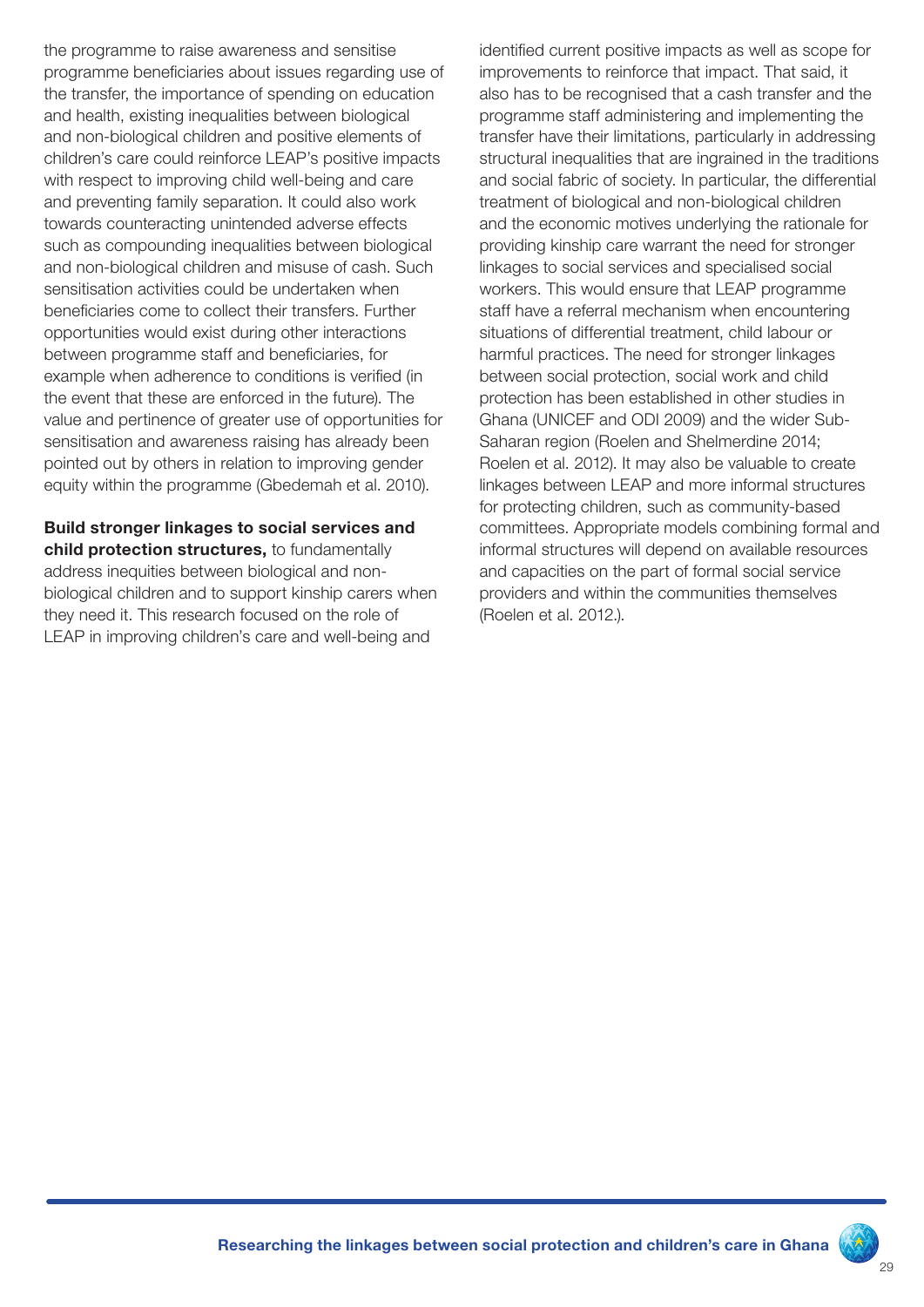# 8 References

Barrientos, A., Byrne, J., Villa, J. M., and Pena, P. (2013) *Social transfers and child protection.* Florence: UNICEF Office of Research; Brooks World Poverty Institute.

Bøås, M. and Huser, A. (2006) *Child labour and cocoa production in West Africa.* Available at: http://www.fafo. no/pub/rapp/522/522.pdf [Accessed 14 October 2014].

Family for Every Child (2014) *Why care matters.*  London: Family for Every Child.

Family for Every Child (2013) T*owards a Family for Every Child: A conceptual framework*. London: Family for Every Child.

FAO (2013) *Qualitative research and analyses of the economic impacts of cash transfer programmes in Sub-Saharan Africa. Ghana country case study report*. Rome: Food and Agriculture Organisation of the United Nations (FAO).

Gbedemah, C., Jones, N. and Pereznieto, P. (2010) *Gendered risks, poverty and vulnerability in Ghana: is the LEAP cash transfer programme making a difference? Project briefing No. 52, Nov.* London: Overseas Development Institute.

Ghana Statistical Service (GSS), Ghana Health Service (GHS), and ICF Macro (2009) *Ghana demographic and health survey 2008: Key findings.* Calverton, Maryland, USA: GSS, GHS, and ICF Macro.

GSS (2013) *2010 population and housing census regional analytical report – Central Region.* Available at: http://www.statsghana.gov.gh/docfiles/2010phc/2010\_ PHC\_Regional\_Analytical\_ReportsCentral%20 Region%20.pdf [Accessed 14 October 2014].

GSS (2012) *2010 population and housing census: summary report of final results.* Accra: Ghana Statistical Service and Sakoa Press Limited.

GSS (2011) G*hana Multiple Indicator Cluster Survey with an enhanced malaria module and biomarker, 2011: final report.* Accra: Ghana Statistical Service.

Handa, S., Park, M., Osei Darko, R., Osei-Akoto,

I., Davis, B. and Daidone, S. (2013) Livelihood *Empowerment Against Poverty Program impact evaluation.* Chapel Hill: Carolina Population Center, University of North Carolina.

Ministry of Employment and Social Welfare (MOESW) (2012) *Livelihood Empowerment Against Poverty* (LEAP) operations manual. Version 2.0. Accra: Ministry of Economics and Social Welfare.

Ministry of Employment and Social Welfare (MOESW) and UNICEF (2010) *National Plan of Action for Orphans and Vulnerable Children.* Available at: http://www. ovcghana.org/publications\_press.html [Accessed 14 October 2014].

Ministry of Finance (MOFEP) (2012a) *The composite budget of the Gomoa West District Assembly for the 2012 fiscal year.* Available at: http://www.mofep.gov.gh/sites/default/files/budget/ Gomoa%20West.pdf [Accessed 14 October 2014].

Ministry of Finance (MOFEP) (2012b) *The composite budget of the Asikuma Odoben Brakwa District Assembly for the 2012 fiscal year.* Available at: http://www.mofep.gov.gh/sites/default/files/ budget/2013/CR/Asikuma\_Odoben\_Brakwa.pdf [Accessed 14 October 2014].

Ministry of Gender, Children and Social Protection (MOGCSP) (2013) *Beneficiaries of the LEAP to receive cash payment*. [Press release]. Available at: http:// www.ghana.gov.gh/images/documents/leap\_%20 press\_release.pdf [Accessed 14 October 2014].

Ministry of Local Government and Rural Development (MLGRD) (2006) *Ghana districts.* Available at: http:// www.ghanadistricts.com [Accessed 14 October 2014].

Quashigah, K. (2008) *Legislative reform related to the Convention on the Rights of the Child: the case of Ghana. In Legislative reform related to the Convention on the Rights of the Child in diverse legal systems. National case studies: Armenia, Barbados and Ghana.* Legislative reform initiative paper series. New York: UNICEF, p. 59-91.

Roelen, K. and Shelmerdine, H. (2014) *Researching the linkages between social protection and children's care in Rwanda.* London: Family for Every Child/IDS/ Uyisenga Ni'Manzi.

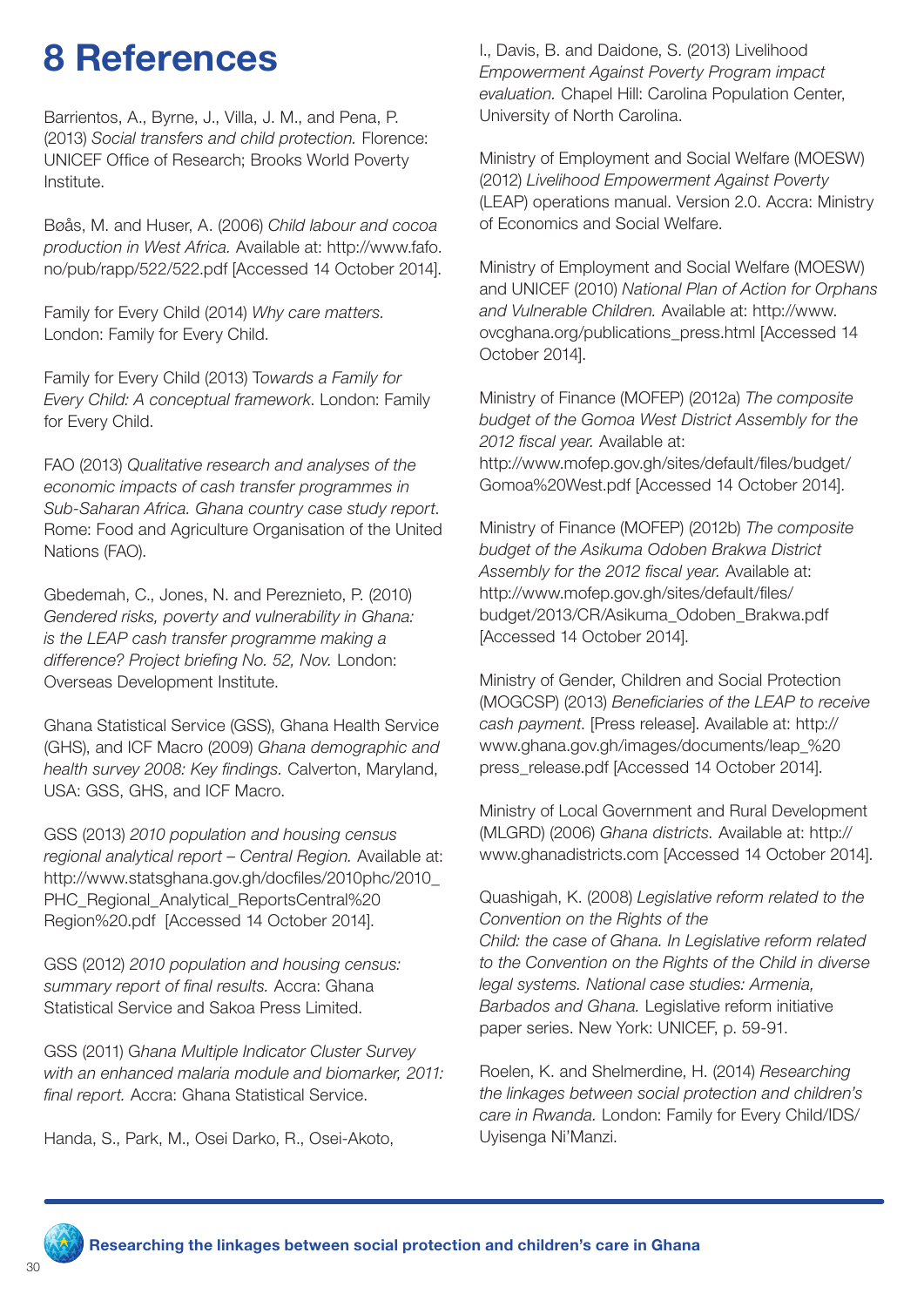Roelen, K., Long, S. and Edstrom, J. (2012) P*athways to protection – referral mechanisms and case management for vulnerable children in Eastern and Southern Africa*. Lessons learned and ways forward. Brighton: IDS/Centre for Social Protection.

Roelen, K., Edstrom, J., Sabates-Wheeler, R., and Davies, M. (2011) *Child and HIV-sensitive social protection in Eastern and Southern Africa: Lessons from the Children and AIDS Regional Initiative* (CARI). Nairobi: UNICEF ESARO.

Roelen, K. and Sabates-Wheeler, R. (2012) A child sensitive approach to social protection: serving practical and strategic needs. *Journal of Poverty and Social Justice*, 20:3, p. 309-324.

Sanfilippo, M., De Neubourg, C., and Martorano, B. (2012) *The impact of social protection on children. Office of Research Working Paper.* Florence: UNICEF Office of Research.

UN (2009) *UN Guidelines on the Alternative Care of Children.* New York: UN General Assembly.

UN (1989) *Convention on the Rights of the Child.* New York: UN.

UNICEF (2011) S*ituation of children in Ghana.*  Available at: http://www.unicef.org/ghana/about\_7587. html[Accessed 14 October 2014].

UNICEF (2008) *Alternative care for children in Southern Africa: Progress, challenges and future directions.*  Nairobi: UNICEF.

UNICEF and Overseas Development Institute (ODI) (2009) *Social protection to tackle child poverty in Ghana.* Briefing Paper, Social Policies. Accra: UNICEF.

UN Stats (2014) *Millenium Development Goals Indicators*. Available at: http://unstats.un.org/UNSD/ MDG/Data.aspx [Accessed 14 October 2014].

Department of State, United States of America (2013) Ghana. Trafficking in persons report, p.178 – 180. Available at: http://www.state.gov/documents/ organization/210739.pdf [Accessed 14 October 2014].

World Bank (2014a) *Ghana Data.* Available at: http:// data.worldbank.org/country/ghana [Accessed 14 October 2014].

World Bank (2014b) *Age dependency ratio (% of working-age population).* Available at: http://data. worldbank.org/indicator/SP.POP.DPND [Accessed 14 October 2014].